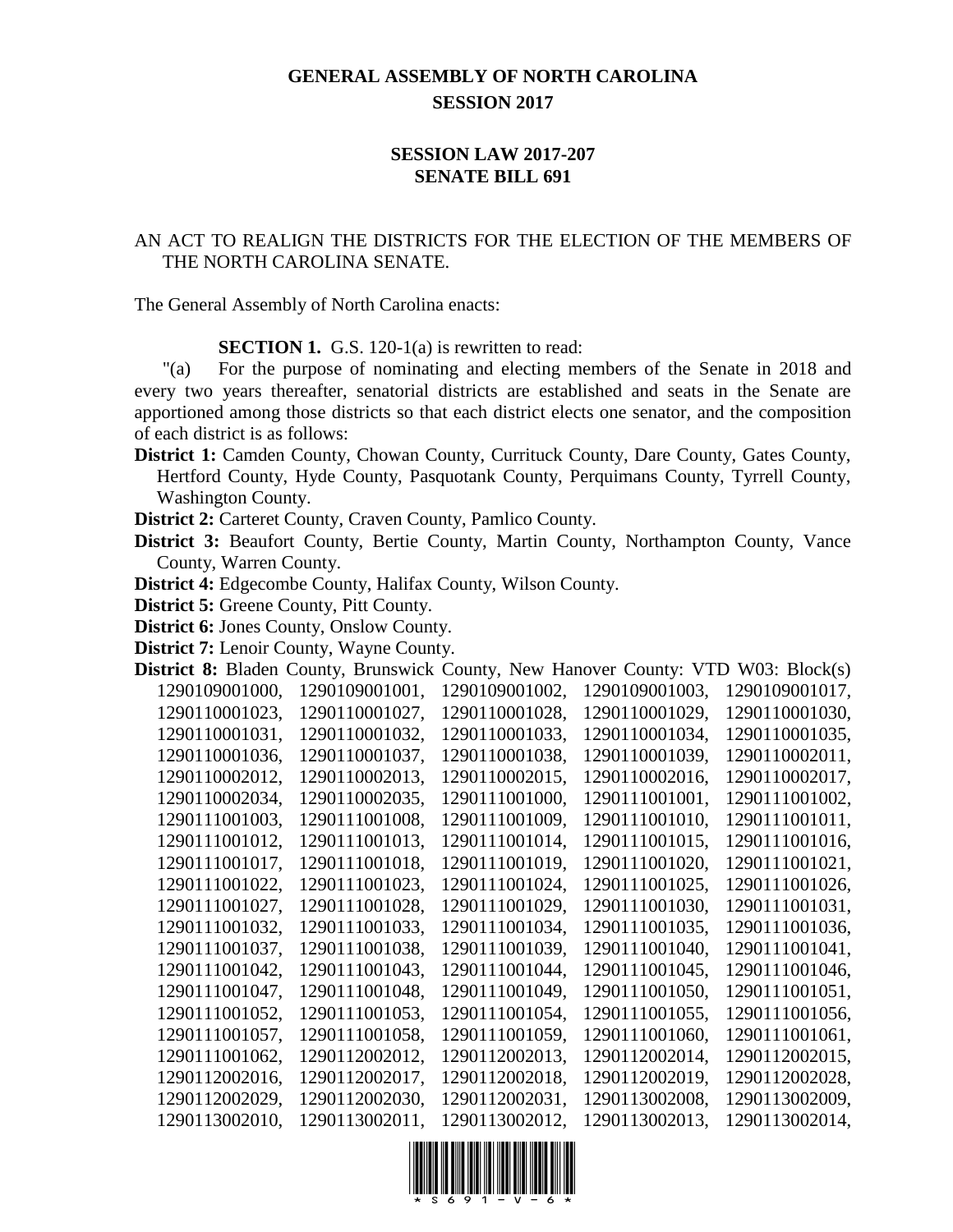| 1290113002015,                                                              | 1290113002016,                                                                 | 1290113002017,             | 1290113002018, | 1290113002019, |
|-----------------------------------------------------------------------------|--------------------------------------------------------------------------------|----------------------------|----------------|----------------|
| 1290113002020,                                                              | 1290113002021,                                                                 | 1290113002022.             | 1290113002023, | 1290113002024, |
| 1290113002025,                                                              | 1290113002026,                                                                 | 1290113002027,             | 1290113002028, | 1290113002029, |
|                                                                             | 1290113002030, 1290113002031, 1290113002032, 1290113002033, 1290113002035; VTD |                            |                |                |
| W29:<br>Block(s)                                                            | 1290102001066,                                                                 | 1290102002000,             | 1290102002001, | 1290102002002, |
| 1290102002003,                                                              | 1290102002004,                                                                 | 1290102002005,             | 1290102002006, | 1290102002007, |
| 1290102002015,                                                              | 1290102002016,                                                                 | 1290102002017,             | 1290102002018, | 1290102002019, |
| 1290102002020,                                                              | 1290102002021,                                                                 | 1290102002022,             | 1290102002023, | 1290102002024, |
| 1290102002025,                                                              | 1290102002026,                                                                 | 1290102002027,             | 1290102002028, | 1290102002029, |
| 1290102002030,                                                              | 1290102002031,                                                                 | 1290102002042,             | 1290102002043, | 1290102002044, |
| 1290102002045,                                                              | 1290102002047,                                                                 | 1290102002048,             | 1290102002049, | 1290102002050, |
| 1290102002051,                                                              | 1290102002052,                                                                 | 1290102002053,             | 1290102002054, | 1290102002055, |
| 1290102002056,                                                              | 1290102002057,                                                                 | 1290102002058,             | 1290102002059, | 1290102002060, |
| 1290102002061,                                                              | 1290102002062,                                                                 | 1290102002063,             | 1290102002064, | 1290110001022, |
| 1290110001026,                                                              | 1290111002000,                                                                 | 1290111002001,             | 1290111002002, | 1290111002003, |
| 1290111002004,                                                              | 1290111002005,                                                                 | 1290111002006,             | 1290111002007, | 1290111002008, |
| 1290111002009,                                                              | 1290111002010,                                                                 | 1290111002011,             | 1290111002012, | 1290111002013, |
| 1290111002014,                                                              | 1290111002015,                                                                 | 1290111002016,             | 1290111002017, | 1290111002018. |
| 1290111002019,                                                              | 1290111002020,                                                                 | 1290111002021.             | 1290111002022, | 1290111002023, |
| 1290111002024,                                                              | 1290111002025,                                                                 | 1290111002026,             | 1290111002027, | 1290111002028, |
|                                                                             |                                                                                | 1290111002031,             |                | 1290111002033, |
| 1290111002029,                                                              | 1290111002030,                                                                 |                            | 1290111002032, |                |
| 1290111002034,                                                              | 1290111002035,                                                                 | 1290111002036,             | 1290111002037, | 1290111002038, |
| 1290111002039,                                                              | 1290111002040,                                                                 | 1290111002041,             | 1290111002042, | 1290111002043, |
| 1290111002044,                                                              | 1290111002045,                                                                 | 1290111002046,             | 1290111002047, | 1290111002048, |
| 1290111002049,                                                              | 1290111002050,                                                                 | 1290111002051,             | 1290111002052, | 1290111002053, |
| 1290111002054,                                                              | 1290111002055,                                                                 | 1290111002056,             | 1290111002057, | 1290111002058, |
| 1290111002059,                                                              | 1290111002060,                                                                 | 1290111002061,             | 1290111002062, | 1290111002063, |
| 1290111002064,                                                              | 1290111002065,                                                                 | 1290111002066,             | 1290111002067, | 1290112003000, |
| 1290112003001,                                                              | 1290112003002,                                                                 | 1290112003003,             | 1290112003006, | 1290112003007, |
| 1290112003008,                                                              | 1290112003009,                                                                 | 1290112003010,             | 1290112003011, | 1290112003012, |
| 1290112003013,                                                              | 1290112003014,                                                                 | 1290112003018,             | 1290112003019, | 1290112003020, |
| 1290112003021,                                                              | 1290112003022,                                                                 | 1290112003023,             | 1290112003024, | 1290112003025, |
|                                                                             | 1290112003026, 1290112003027,                                                  | 1290112003028,             | 1290112003029, | 1290112003030, |
|                                                                             | 1290112003031, 1290112003032,                                                  | 1290112003033,             | 1290112003034, | 1290112003035, |
| 1290112003036,                                                              | 1290112003037,                                                                 | 1290112003038,             | 1290112003039, | 1290112003040, |
| 1290112003041; Pender County.                                               |                                                                                |                            |                |                |
| District 9: New Hanover County: VTD CF01, VTD CF02, VTD CF03, VTD FP01, VTD |                                                                                |                            |                |                |
|                                                                             | FP02, VTD FP03, VTD FP04, VTD FP05, VTD H01, VTD H02, VTD H03, VTD H04,        |                            |                |                |
|                                                                             | VTD H05, VTD H06, VTD H07, VTD H08, VTD H09, VTD M02, VTD M03, VTD M04,        |                            |                |                |
|                                                                             | VTD M05, VTD W03: Block(s) 1290111001004, 1290111001005, 1290111001006,        |                            |                |                |
| 1290111001007,                                                              | 1290112002008,                                                                 | 1290112002009,             | 1290112002010, | 1290112002011, |
| 1290112002020,                                                              | 1290112002021,                                                                 | 1290112002022,             | 1290112002023, | 1290112002024, |
| 1290112002025,                                                              | 1290112002026,                                                                 | 1290112002027,             | 1290113001062, | 1290113001063, |
| 1290113001064,                                                              | 1290113001068,                                                                 | 1290113002000,             | 1290113002001, | 1290113002002, |
| 1290113002003,                                                              | 1290113002004,                                                                 | 1290113002005,             | 1290113002006, | 1290113002007, |
|                                                                             | 1290113002034; VTD W08, VTD W12, VTD W13, VTD W15, VTD W16, VTD W17,           |                            |                |                |
|                                                                             | VTD W18, VTD W21, VTD W24,                                                     | VTD W25, VTD W26, VTD W27, |                | VTD W28, VTD   |
| W29: Block(s)                                                               | 1290101001002,                                                                 | 1290101001003,             | 1290101001004, | 1290101001005, |
| 1290101001006,                                                              | 1290101001008,                                                                 | 1290101001009,             | 1290101001010, | 1290101001011, |
| 1290101001012,                                                              | 1290101001013,                                                                 | 1290101001014,             | 1290101001015, | 1290101001029, |
| 1290101001030,                                                              | 1290101001031,                                                                 | 1290101001032,             | 1290101001037, | 1290101001038, |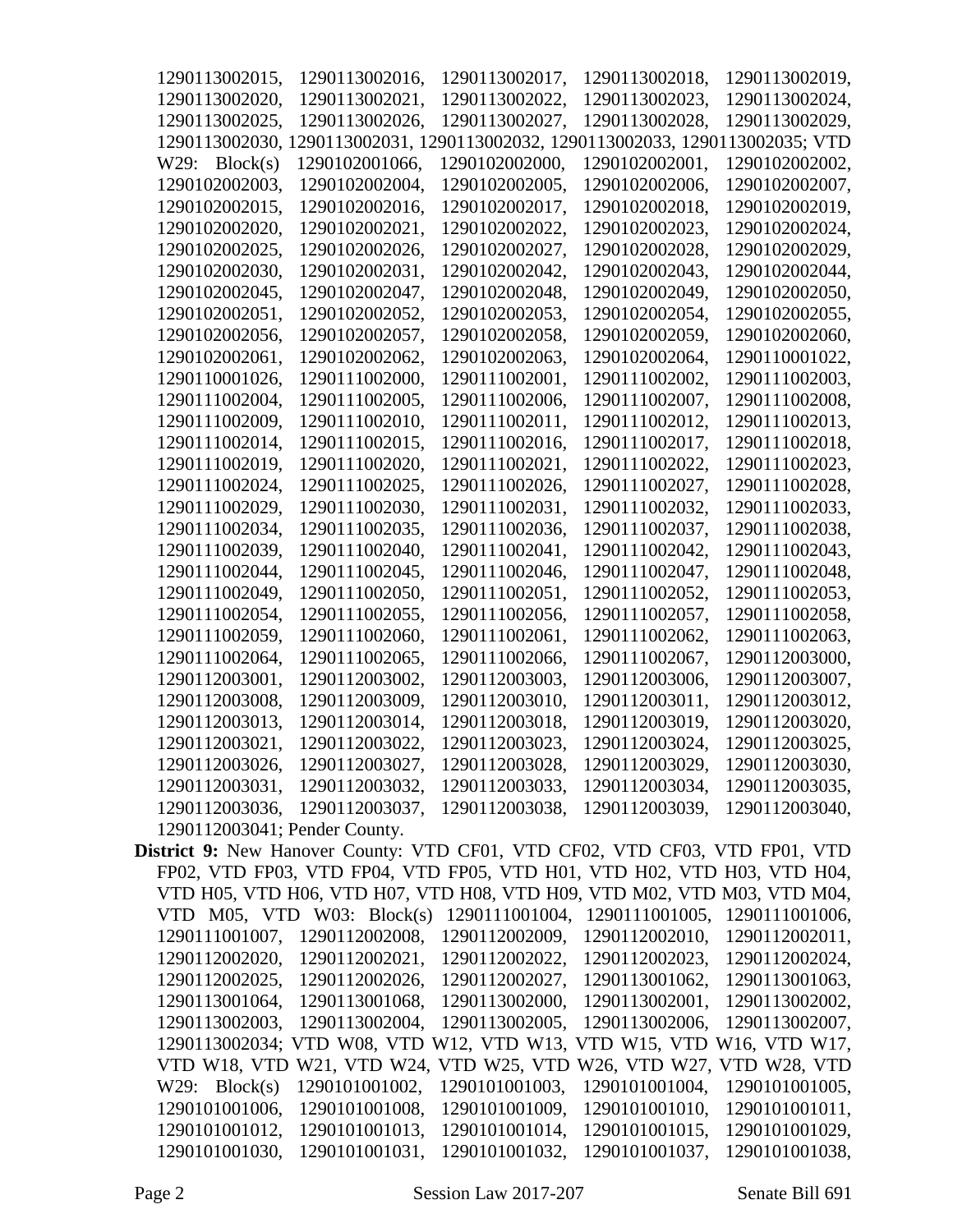| 1290101001039, | 1290101002035,                           | 1290101002036, | 1290101002037, | 1290101002038, |
|----------------|------------------------------------------|----------------|----------------|----------------|
| 1290101002039, | 1290101002047,                           | 1290101003000, | 1290101003001, | 1290101003002, |
| 1290101003003, | 1290101003004,                           | 1290101003005, | 1290101003006, | 1290101003007, |
| 1290101003008, | 1290101003009,                           | 1290101003010, | 1290101003011, | 1290101003012, |
| 1290101003013, | 1290101003014,                           | 1290101003015, | 1290101003016, | 1290101003017, |
| 1290101003018, | 1290101003019,                           | 1290101003020, | 1290101003021, | 1290101003022, |
| 1290101003023, | 1290101003024,                           | 1290101003025, | 1290101003026, | 1290101003027, |
| 1290101003028, | 1290101003029,                           | 1290101003030, | 1290101003031, | 1290101003032, |
| 1290102001006, | 1290102001007,                           | 1290102001008, | 1290102001009, | 1290102001010, |
| 1290102001011, | 1290102001012.                           | 1290102001013, | 1290102001014, | 1290102001015, |
| 1290102001033, | 1290102001034,                           | 1290102001035, | 1290102001038. | 1290102001039, |
|                | 1290102001065; VTD W30, VTD W31, VTD WB. |                |                |                |

- **District 10:** Duplin County, Johnston County: VTD PR04, VTD PR06, VTD PR07, VTD PR08, VTD PR15, VTD PR16, VTD PR17, VTD PR18, VTD PR19, VTD PR22, VTD PR24, VTD PR25, VTD PR26, VTD PR27, VTD PR28, VTD PR30; Sampson County.
- **District 11:** Johnston County: VTD PR05, VTD PR09, VTD PR10, VTD PR11A, VTD PR11B, VTD PR12, VTD PR13, VTD PR20, VTD PR21, VTD PR23, VTD PR29A, VTD PR29B, VTD PR31A, VTD PR31B, VTD PR32, VTD PR33, VTD PR34; Nash County.
- **District 12:** Harnett County, Johnston County: VTD PR01, VTD PR02, VTD PR03, VTD PR14; Lee County.
- **District 13:** Columbus County, Robeson County.
- **District 14:** Wake County: VTD 01-14, VTD 01-19, VTD 01-20, VTD 01-26, VTD 01-28, VTD 01-34, VTD 01-40, VTD 01-43, VTD 01-44, VTD 01-45, VTD 01-46, VTD 09-02, VTD 10-01, VTD 10-02, VTD 10-03, VTD 10-04, VTD 13-01, VTD 13-02, VTD 13-05, VTD 13-06, VTD 13-07, VTD 13-08, VTD 13-09, VTD 13-10, VTD 17-01, VTD 17-02, VTD 17-03, VTD 17-04, VTD 17-05, VTD 17-06, VTD 17-07, VTD 17-08, VTD 17-10, VTD 17-11, VTD 19-16, VTD 19-17.
- **District 15:** Wake County: VTD 01-01, VTD 01-02, VTD 01-04, VTD 01-05, VTD 01-06, VTD 01-07, VTD 01-09, VTD 01-10, VTD 01-12, VTD 01-13, VTD 01-15, VTD 01-16, VTD 01-18, VTD 01-21, VTD 01-22, VTD 01-23, VTD 01-25, VTD 01-27, VTD 01-31, VTD 01-32, VTD 01-33, VTD 01-35, VTD 01-37, VTD 01-38, VTD 01-39, VTD 01-41, VTD 01-48, VTD 01-49, VTD 01-50, VTD 01-51, VTD 04-03, VTD 04-06, VTD 04-12, VTD 07-04, VTD 07-05, VTD 07-13, VTD 16-02, VTD 16-03, VTD 16-04, VTD 16-05, VTD 16-06, VTD 16-07, VTD 16-08, VTD 16-09: Block(s) 1830528082000, 1830528082001, 1830528082002, 1830528082017, 1830528082018, 1830528082019, 1830528082020, 1830528082021, 1830528082022, 1830528082023, 1830528082024, 1830528082025, 1830528082026, 1830528082027, 1830528082028, 1830528082029, 1830528082031, 1830528082032, 1830528082033, 1830528082034, 1830528082035, 1830528082036, 1830528082037, 1830528082038, 1830528082039, 1830528082040, 1830528082041, 1830528082042, 1830528082043, 1830528082044, 1830528082045, 1830528082046, 1830528082047, 1830528082048, 1830528082049, 1830528082050, 1830528082051, 1830528082052, 1830528082053, 1830528082054, 1830528082055, 1830528082056, 1830528082057, 1830528082058, 1830528084026, 1830528084027, 1830528084028, 1830528084029, 1830528084030, 1830528084031, 1830528084032, 1830528084033, 1830528084034, 1830528084035, 1830528084037, 1830528084038, 1830528084039, 1830528084040, 1830528084051, 1830528084052, 1830528084053; VTD 17-09, VTD 18-01, VTD 18-06, VTD 18-08.
- **District 16:** Wake County: VTD 04-01, VTD 04-02, VTD 04-04, VTD 04-05, VTD 04-08, VTD 04-09, VTD 04-10, VTD 04-11, VTD 04-13, VTD 04-14, VTD 04-15, VTD 04-16, VTD 04-17, VTD 04-18, VTD 04-19, VTD 04-20, VTD 04-21, VTD 05-01, VTD 05-03, VTD 05-04, VTD 05-05, VTD 05-06, VTD 07-01, VTD 07-02, VTD 07-07, VTD 07-10,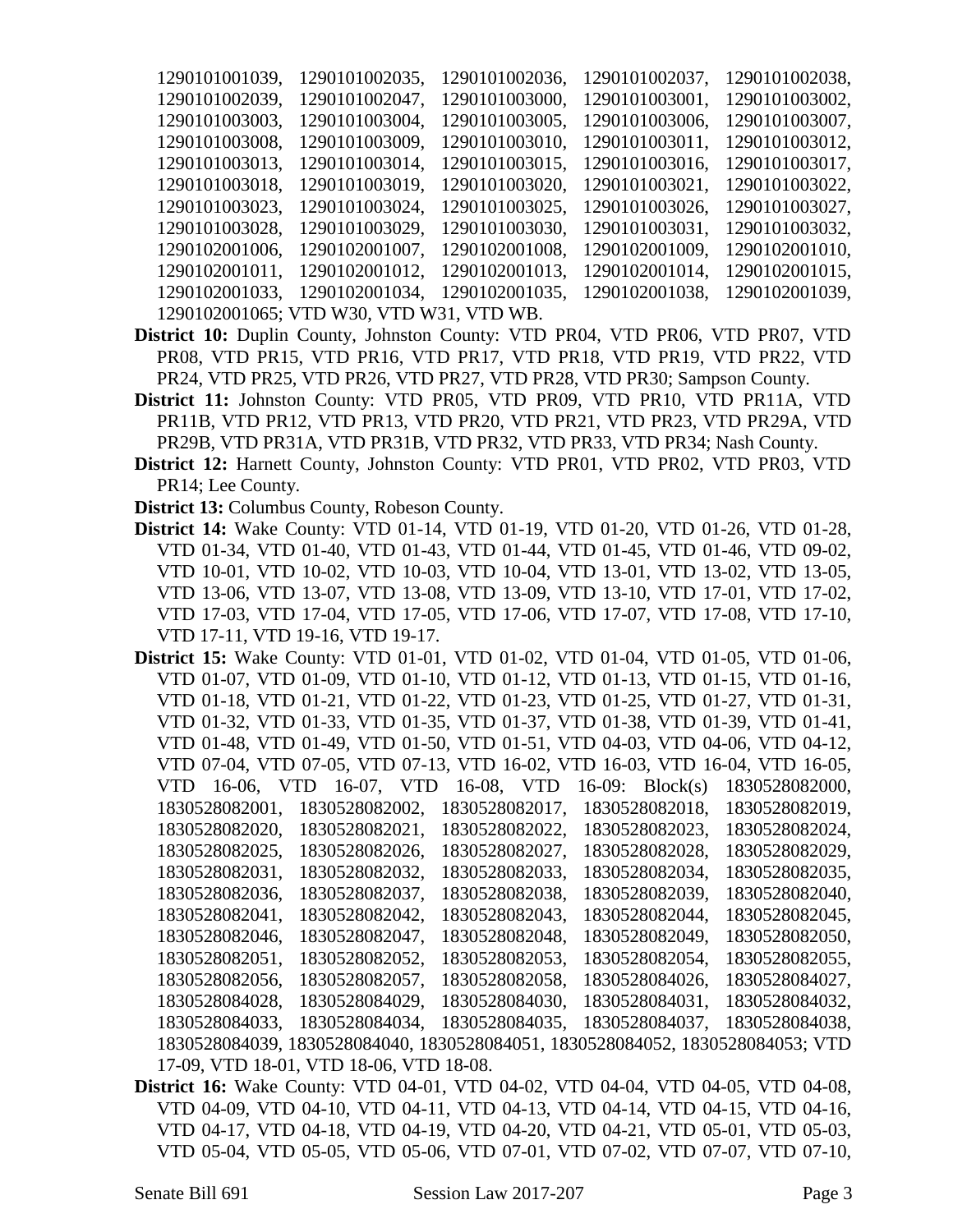VTD 07-12, VTD 08-02, VTD 08-03, VTD 08-05, VTD 08-06, VTD 08-08, VTD 08-09, VTD 08-10, VTD 08-11, VTD 11-01, VTD 11-02, VTD 20-02, VTD 20-04, VTD 20-10.

- **District 17:** Wake County: VTD 03-00, VTD 04-07, VTD 06-01, VTD 06-04, VTD 06-05, VTD 06-06, VTD 06-07, VTD 12-01, VTD 12-02, VTD 12-04, VTD 12-05, VTD 12-06, VTD 12-07, VTD 12-08, VTD 12-09, VTD 15-01, VTD 15-02, VTD 15-03, VTD 15-04, VTD 16-01, VTD 16-09: Block(s) 1830528082059, 1830528084025, 1830528084036, 1830528084041, 1830528084042, 1830528084043, 1830528084045, 1830528084046, 1830528084047, 1830528084048, 1830528084049, 1830528084050, 1830528084055, 1830528084056, 1830528091000, 1830528091001, 1830528091002, 1830528091003, 1830528091004, 1830528091005, 1830528091006, 1830528091007, 1830528091008; VTD 18-02, VTD 18-03, VTD 18-04, VTD 18-05, VTD 18-07, VTD 20-01, VTD 20-03, VTD 20-05, VTD 20-06, VTD 20-08, VTD 20-09, VTD 20-11, VTD 20-12.
- **District 18:** Franklin County, Wake County: VTD 01-03, VTD 01-11, VTD 01-17, VTD 01-29, VTD 01-30, VTD 01-36, VTD 01-42, VTD 01-47, VTD 02-01, VTD 02-02, VTD 02-03, VTD 02-04, VTD 02-05, VTD 02-06, VTD 07-03, VTD 07-06, VTD 07-09, VTD 07-11, VTD 08-04, VTD 08-07, VTD 09-01, VTD 09-03, VTD 13-11, VTD 14-01, VTD 14-02, VTD 19-03, VTD 19-04, VTD 19-05, VTD 19-06, VTD 19-07, VTD 19-09, VTD 19-10, VTD 19-11, VTD 19-12.

| District 19: Cumberland County: VTD AL51, VTD CC04, VTD CC06, VTD CC07, VTD |                                                                       |                |                |                |
|-----------------------------------------------------------------------------|-----------------------------------------------------------------------|----------------|----------------|----------------|
|                                                                             | CC08, VTD CC10, VTD CC12, VTD CC14, VTD CC15, VTD CC18, VTD CC24, VTD |                |                |                |
|                                                                             | CC34, VTD CU02, VTD EO61-1, VTD EO61-2, VTD G1: Block(s)              |                |                | 0510014001003, |
| 0510014001004,                                                              | 0510014001005,                                                        | 0510014001006, | 0510014001007, | 0510014001008, |
| 0510014001009.                                                              | 0510014001010,                                                        | 0510014001011. | 0510014001012. | 0510014001013, |
| 0510014001014,                                                              | 0510014001015.                                                        | 0510014001016, | 0510014001017. | 0510014001018, |
| 0510014001019,                                                              | 0510014001020,                                                        | 0510014001021, | 0510014001022, | 0510014001024, |
| 0510014001025,                                                              | 0510014001026,                                                        | 0510014001027, | 0510014001028, | 0510014001029, |
| 0510014001030,                                                              | 0510014001031,                                                        | 0510014001032, | 0510014001033, | 0510014001034, |
| 0510014001035,                                                              | 0510014001036,                                                        | 0510014001037, | 0510014001038, | 0510014001039, |
| 0510014001040,                                                              | 0510014001041,                                                        | 0510014001042, | 0510014001043, | 0510014001044, |
| 0510014002000,                                                              | 0510014002001,                                                        | 0510014002002, | 0510014002003, | 0510014002004, |
| 0510014002005,                                                              | 0510014002006,                                                        | 0510014002007, | 0510014002009, | 0510014002031, |
| 0510014002032.                                                              | 0510014002033.                                                        | 0510014002034, | 0510014002035. | 0510014002039, |
| 0510014002040,                                                              | 0510014002044,                                                        | 0510014002045, | 0510014002046, | 0510014002047, |
| 0510014002053,                                                              | 0510014002054,                                                        | 0510014002055, | 0510014002056, | 0510014002057, |
| 0510014002058,                                                              | 0510014002059,                                                        | 0510014002060, | 0510014002061, | 0510014002062, |
| 0510014002063,                                                              | 0510014002064,                                                        | 0510014002065, | 0510014002066, | 0510014002067, |
| 0510014002068.                                                              | 0510014002069.                                                        | 0510014003021, | 0510014003022. | 0510014003023, |
| 0510014004011,                                                              | 0510014004012,                                                        | 0510014004013, | 0510014004017, | 0510014004018, |
| 0510014004019,                                                              | 0510014004020,                                                        | 0510014004021, | 0510014004022, | 0510014004023, |
| 0510014004024,                                                              | 0510014004025,                                                        | 0510014004026, | 0510014004027, | 0510014004028, |
| 0510014004029,                                                              | 0510014004030,                                                        | 0510014004031, | 0510014004032, | 0510014004033, |
| 0510014004034,                                                              | 0510014004035,                                                        | 0510014004036, | 0510014004037, | 0510014004038, |
| 0510014004039,                                                              | 0510014004040,                                                        | 0510014004041, | 0510014004042, | 0510014004043, |
| 0510014004044,                                                              | 0510014004045.                                                        | 0510014004046, | 0510014004047, | 0510014004048, |
| 0510014004049,                                                              | 0510014004050,                                                        | 0510014004051, | 0510014004052, | 0510014004053, |
| 0510014005000,                                                              | 0510014005001,                                                        | 0510014005002, | 0510014005003, | 0510014005004, |
| 0510014005005,                                                              | 0510014005006,                                                        | 0510014005007, | 0510014005008, | 0510014005009, |
| 0510014005010,                                                              | 0510014005011,                                                        | 0510014005012, | 0510014005013, | 0510014005014, |
| 0510014005015.                                                              | 0510014005016.                                                        | 0510014005017, | 0510014005018. | 0510014005019, |
| 0510014005020,                                                              | 0510014005021,                                                        | 0510014005022, | 0510014005023, | 0510014005024, |
| 0510014005025.                                                              | 0510014005026,                                                        | 0510014005027. | 0510014005028. | 0510014005029, |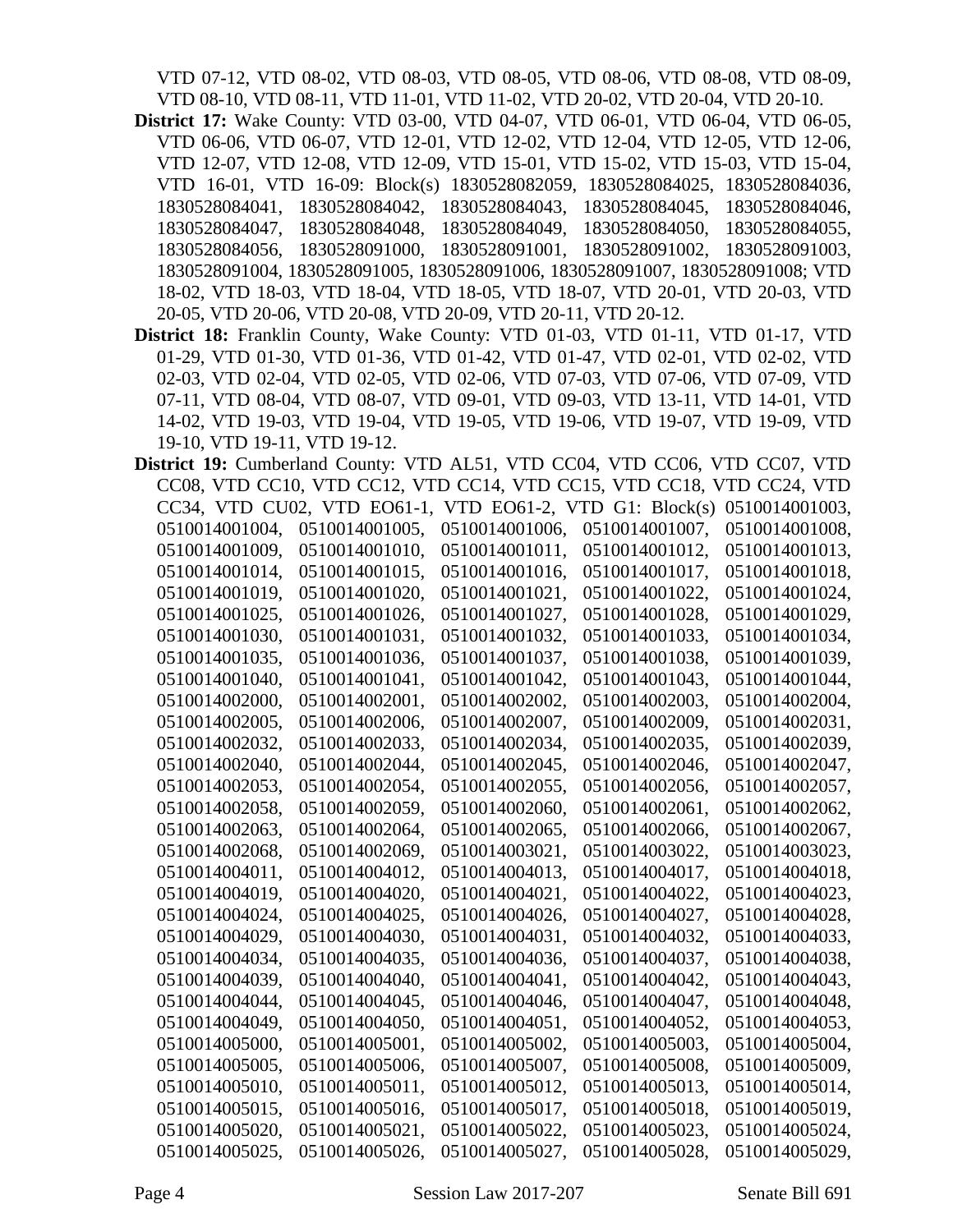| 0510014005030, | 0510014005031, | 0510014005032, | 0510014005033, | 0510014005034, |
|----------------|----------------|----------------|----------------|----------------|
| 0510014005035, | 0510014005036, | 0510014005037, | 0510014005038, | 0510014005039, |
| 0510014005040, | 0510014005041, | 0510014005042, | 0510014005046, | 0510014005047, |
| 0510014005048, | 0510026002092, | 0510026002098, | 0510026002099, | 0510026002100, |
| 0510026002101, | 0510026002102. | 0510026002103, | 0510026002113, | 0510027003016, |
| 0510027003018, | 0510027003019, | 0510027003020, | 0510027003021, | 0510027003022, |
| 0510027003023, | 0510027003024, | 0510027003025, | 0510027003026, | 0510027003027, |
| 0510027003028, | 0510027003029, | 0510027003030, | 0510027003031, | 0510027003032, |
| 0510027003033, | 0510027003034, | 0510027003035, | 0510027003036, | 0510027003037, |
| 0510027003038, | 0510028002005, | 0510028002015, | 0510028002016, | 0510028002022, |
| 0510028002023; | VTD G10, VTD   | G11: Block(s)  | 0510025041000, | 0510034011000, |
| 0510034011001, | 0510034011002, | 0510034011003, | 0510034011004, | 0510034011005, |
| 0510034011006, | 0510034011007, | 0510034011008, | 0510034011009, | 0510034011010, |
| 0510034011011, | 0510034011012, | 0510034011013, | 0510034011014, | 0510034011015, |
| 0510034011016, | 0510034011017, | 0510034011018, | 0510034011019, | 0510034011020, |
| 0510034011021, | 0510034011022, | 0510034011023, | 0510034011024, | 0510034011025, |
| 0510034011026, | 0510034011027, | 0510034011028, | 0510034011029, | 0510034011030, |
| 0510034011031, | 0510034011032, | 0510034011033, | 0510034011034, | 0510034011035, |
| 0510034011036, | 0510034011037, | 0510034011038. | 0510034011039, | 0510034011040, |
| 0510034012000, | 0510034012001, | 0510034012002, | 0510034012003, | 0510034012004, |
| 0510034012005, | 0510034012006, | 0510034012007, | 0510034012008, | 0510034012009, |
| 0510034012010, | 0510034012011, | 0510034012012, | 0510034012013, | 0510034012014, |
| 0510034012015, | 0510034012016, | 0510034012017, | 0510034012018, | 0510034012019, |
| 0510034012020, | 0510034012021, | 0510034012022, | 0510034012023, | 0510034012024, |
| 0510034012025, | 0510034012026, | 0510034012027, | 0510034012028, | 0510034012029, |
| 0510034012030, | 0510034012031, | 0510034012032, | 0510034012033, | 0510034012034, |
| 0510034012035, | 0510034012036, | 0510034012037, | 0510034012038, | 0510034012039, |
| 0510034012040, | 0510034012041, | 0510034012042, | 0510034012043, | 0510034012044, |
| 0510034012045. | 0510034012046, | 0510034012047, | 0510034012048, | 0510034012049, |
| 0510034012050, | 0510034012051, | 0510034012052, | 0510034012053, | 0510034012054, |
| 0510034012055, | 0510034012056, | 0510034012057, | 0510034012058, | 0510034012059, |
| 0510034012060, | 0510034012061, | 0510034012062, | 0510034012063, | 0510034012064, |
| 0510034012065, | 0510034012066, | 0510034012067, | 0510034012068, | 0510034012069, |
| 0510034021001, | 0510034021002, | 0510034021003, | 0510034021004, | 0510034021005, |
| 0510034021006, | 0510034021007, | 0510034021008, | 0510034021009, | 0510034021010, |
| 0510034021011, | 0510034021012, | 0510034021013, | 0510034021014, | 0510034021015, |
| 0510034021017. | 0510034021019, | 0510034021020, | 0510034021021, | 0510034021022, |
| 0510034021023, | 0510034021024, | 0510034021025, | 0510034021026, | 0510034021027, |
| 0510034021028, | 0510034021029, | 0510034021030, | 0510034021031, | 0510034022000, |
| 0510034022001, | 0510034022002, | 0510034022003, | 0510034031000, | 0510034031001, |
| 0510034031002, | 0510034031003, | 0510034031004, | 0510034031005, | 0510034031006, |
| 0510034031007, | 0510034031008, | 0510034031009, | 0510034031010, | 0510034031011, |
| 0510034031012, | 0510034031013, | 0510034032000, | 0510034032001, | 0510034032002, |
| 0510034032003, | 0510034032004, | 0510034032005, | 0510034032006, | 0510034032007, |
| 0510034032008, | 0510034032009, | 0510034032010, | 0510034032011, | 0510034032012, |
| 0510034032013, | 0510034032014, | 0510034032015, | 0510034041000, | 0510034041001, |
| 0510034041003, | 0510034041004, | 0510034041005, | 0510034041007, | 0510034041008, |
| 0510034041009, | 0510034042000, | 0510034042001, | 0510034042002, | 0510034042003, |
| 0510034042004, | 0510034042005, | 0510034042006, | 0510034042007, | 0510034042008, |
| 0510034042009, | 0510034042010, | 0510034042011, | 0510034042012, | 0510034042013, |
| 0510034042014, | 0510034042015, | 0510034042016, | 0510034042017, | 0510034042018, |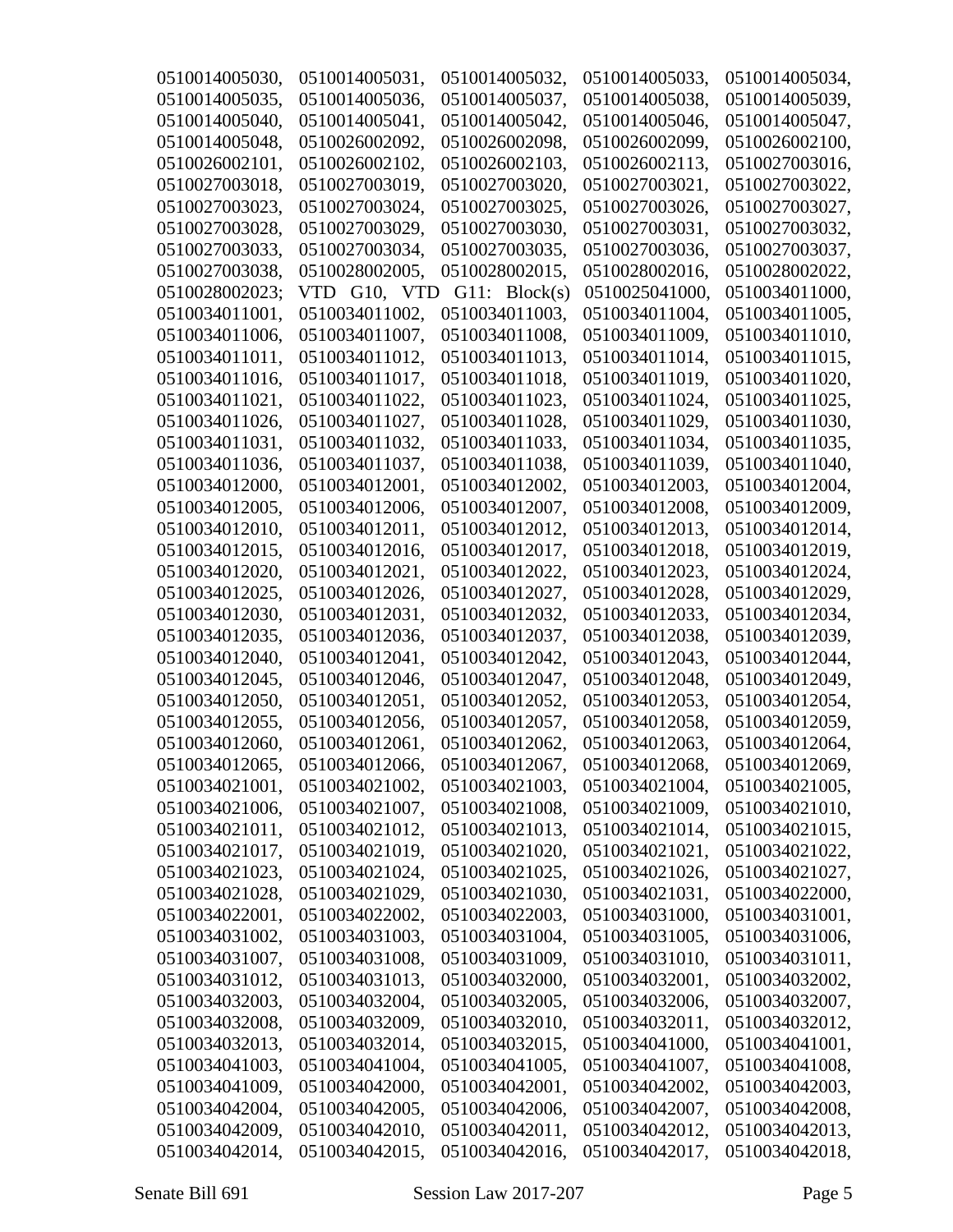| 0510034042019, | 0510034051000, | 0510034051001, | 0510034051002, | 0510034051003, |
|----------------|----------------|----------------|----------------|----------------|
| 0510034051004, | 0510034051005, | 0510034051006, | 0510034051007, | 0510034051008, |
| 0510034051009, | 0510034051010, | 0510034051011, | 0510034051012, | 0510034051013, |
| 0510034051014, | 0510034051015, | 0510034051016, | 0510034051017, | 0510034051018, |
| 0510034051019, | 0510034051020, | 0510034051021, | 0510034051022, | 0510034051023, |
| 0510034051024, | 0510034051025, | 0510034051026, | 0510034051027, | 0510034051028, |
| 0510034051029, | 0510034051030, | 0510034051031, | 0510034051032, | 0510034061000, |
| 0510034061001, | 0510034061002, | 0510034061003, | 0510034061004, | 0510034061005, |
| 0510034061006, | 0510034061007, | 0510034061008, | 0510034061009, | 0510034061010, |
| 0510034061011, | 0510034061012, | 0510034061013, | 0510034061014, | 0510034061015, |
| 0510034061016, | 0510034061017, | 0510034061018, | 0510034061019, | 0510034061020, |
| 0510034061021, | 0510034061022, | 0510034061023, | 0510034061024, | 0510034061025, |
| 0510034061026, | 0510034061027, | 0510034061028, | 0510034061029, | 0510034061030, |
| 0510034061031, | 0510034061032, | 0510034061033, | 0510034061034, | 0510034061035, |
| 0510034061036, | 0510034061037, | 0510034061038, | 0510034061039, | 0510034061040, |
| 0510034061041, | 0510034061042, | 0510034061043, | 0510034061044, | 0510034061045, |
| 0510034061046, | 0510034061047, | 0510034061048, | 0510034061049, | 0510034061050, |
| 0510034061051, | 0510034061052, | 0510034061053, | 0510034061054, | 0510034061055, |
| 0510034061056, | 0510034061057, | 0510034061058, | 0510034061059. | 0510034061060, |
| 0510034061061, | 0510034061062, | 0510034061063, | 0510034061064, | 0510034061065. |
| 0510034061066, | 0510034061067, | 0510034061068, | 0510034061069. | 0510034061070, |
| 0510034061071, | 0510034061072, | 0510034061073, | 0510034061074, | 0510034061075, |
| 0510034061076, | 0510034061077, | 0510034061078, | 0510034061079, | 0510034061080, |
| 0510034061081, | 0510034061082, | 0510034061083, | 0510034061084, | 0510034061085, |
| 0510034061086, | 0510034061087, | 0510034061088, | 0510034061089, | 0510034061090, |
| 0510034061091, | 0510034061092, | 0510034061093, | 0510034061094, | 0510034061095, |
| 0510034061096, | 0510034061097, | 0510034061098, | 0510034061099, | 0510034061100, |
| 0510034061101, | 0510034061102, | 0510034061103, | 0510034061104, | 0510034061105, |
| 0510034061106, | 0510034061107, | 0510034061108, | 0510034061109, | 0510034071000, |
| 0510034071001, | 0510034071002, | 0510034071003, | 0510034071004, | 0510034071005, |
| 0510034071006, | 0510034071007, | 0510034071008, | 0510034071009, | 0510034071010, |
| 0510034071011, | 0510034071012, | 0510034071013, | 0510034071014, | 0510034071015, |
| 0510034071016, | 0510034071017, | 0510034071018, | 0510034072000, | 0510034072001, |
| 0510034072002, | 0510034072003, | 0510034072004, | 0510034072005, | 0510034072006, |
| 0510034072007, | 0510034072008, | 0510034072009, | 0510034072010, | 0510034072011, |
| 0510034081000, | 0510034081001, | 0510034081002, | 0510034081003, | 0510034081004, |
| 0510034081005, | 0510034081006, | 0510034081007, | 0510034081008, | 0510034081009, |
| 0510034081010, | 0510034081011, | 0510034081012, | 0510034081013, | 0510034081014, |
| 0510034081015, | 0510034081016, | 0510034081017, | 0510034081018, | 0510034081019, |
| 0510034081020, | 0510034081021, | 0510034081022, | 0510034081023, | 0510034081024, |
| 0510034081025, | 0510034081026, | 0510034081027, | 0510034081028, | 0510034081029, |
| 0510034081030, | 0510034081031, | 0510034081032, | 0510034081033, | 0510034081034, |
| 0510034081035, | 0510034081036, | 0510034081037, | 0510034081038, | 0510034081039, |
| 0510034081040, | 0510034081041, | 0510034081042, | 0510034081043, | 0510034081044, |
| 0510034081045, | 0510034081046, | 0510034082000, | 0510034082001, | 0510034082002, |
| 0510034082003, | 0510034082004, | 0510034082005, | 0510034082006, | 0510034082007, |
| 0510034082008, | 0510034082009, | 0510034082010, | 0510034082011, | 0510034082012, |
| 0510034082013, | 0510034082014, | 0510034082015, | 0510034082016, | 0510034082017, |
| 0510034082018, | 0510034082019, | 0510034082020, | 0510034082021, | 0510034082022, |
| 0510034082023, | 0510034082024, | 0510034082025, | 0510034082026, | 0510034082027, |
| 0510034082028, | 0510034082029, | 0510034082030, | 0510034082031, | 0510034082032, |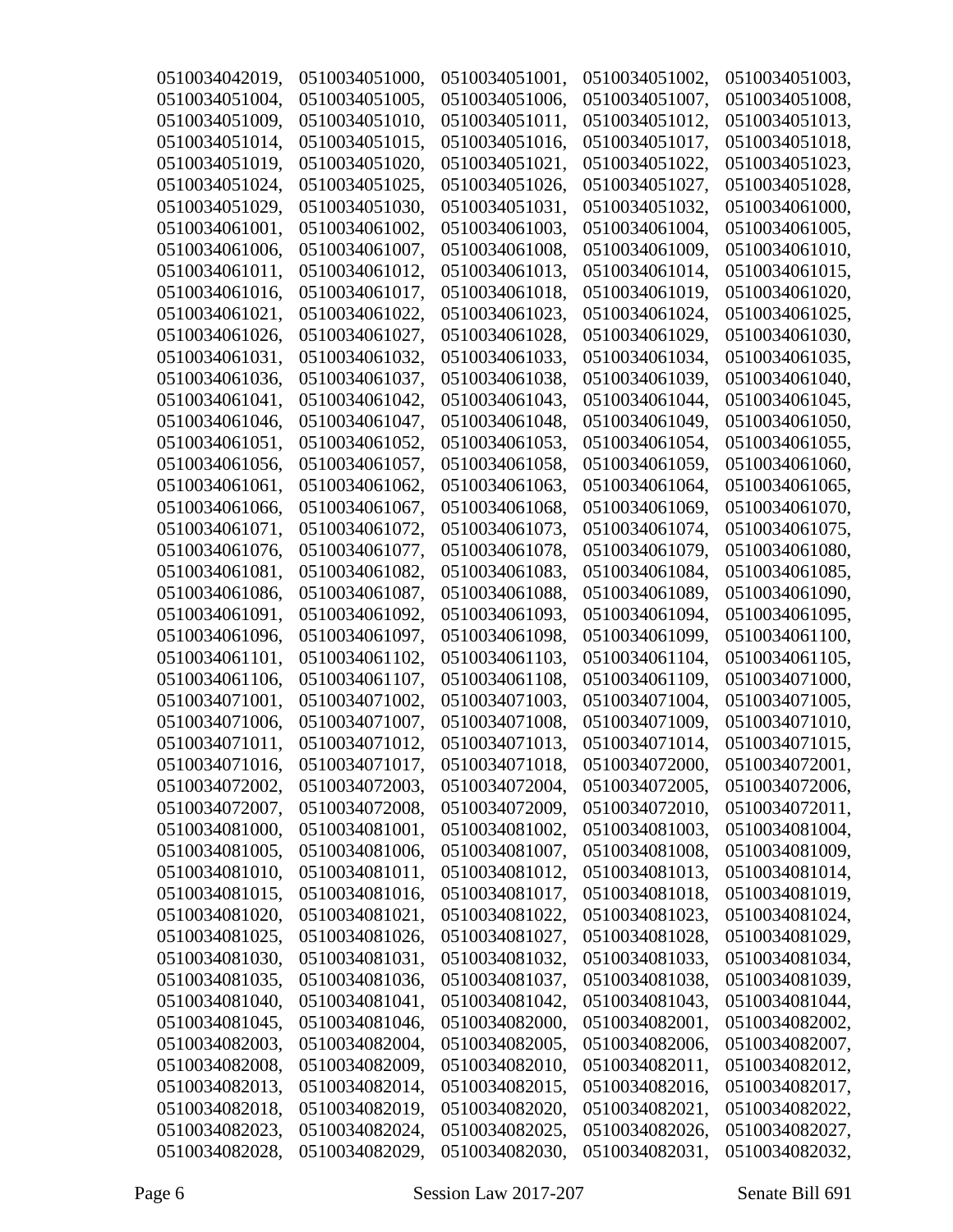| 0510034082033, | 0510034082034, | 0510034082035, | 0510034082036, | 0510034082037, |
|----------------|----------------|----------------|----------------|----------------|
| 0510034082038, | 0510034082039, | 0510034082040, | 0510034082041, | 0510034082042, |
| 0510034082043, | 0510034082044, | 0510034082045, | 0510034082046, | 0510034082047, |
| 0510034082048, | 0510034082049, | 0510034082050, | 0510034082051, | 0510034082052, |
| 0510034082053, | 0510034082054, | 0510034082055, | 0510034082056, | 0510034082057, |
| 0510034082058, | 0510034082059, | 0510034082060, | 0510034082061, | 0510034082062, |
| 0510034082063, | 0510034082064, | 0510034082065, | 0510034082066, | 0510034082067, |
| 0510034082068, | 0510034082069. | 0510034082070, | 0510034082071, | 0510034082072. |
| 0510034082073, | 0510034082074, | 0510035001000, | 0510035001001, | 0510035001002, |
| 0510035001003, | 0510035001004, | 0510035001005, | 0510035001006, | 0510035001007, |
| 0510035001008, | 0510035001009, | 0510035001010, | 0510035001011, | 0510035001012, |
| 0510035001013, | 0510035001014, | 0510035001015, | 0510035001016, | 0510035001017, |
| 0510035001018, | 0510035001019, | 0510035001020, | 0510035001021, | 0510035001022, |
| 0510035001023, | 0510035001024, | 0510035001025, | 0510035001026, | 0510035001027, |
| 0510035001028, | 0510035001029, | 0510035001030, | 0510035002000, | 0510035002001, |
| 0510035002002, | 0510035002003, | 0510035002004, | 0510035002005, | 0510035002006, |
| 0510035002007, | 0510035002008, | 0510035002009, | 0510035002010, | 0510035002011, |
| 0510035002012, | 0510035002013. | 0510035002014, | 0510035002015, | 0510035002016, |
| 0510035002017, | 0510035002018, | 0510035002019, | 0510035002020, | 0510035002021. |
| 0510035002022, | 0510035002023, | 0510035002024, | 0510035002025, | 0510035002026, |
| 0510035002027, | 0510035002028, | 0510035002029, | 0510035003000, | 0510035003001, |
| 0510035003002, | 0510035003003, | 0510035003004, | 0510035003005, | 0510035003006, |
| 0510035003007, | 0510035003008, | 0510035003009, | 0510035003010, | 0510035003011, |
| 0510035003012, | 0510035003013, | 0510035003014, | 0510035003015, | 0510035003016, |
| 0510035003017, | 0510035003018, | 0510035003019, | 0510035003020, | 0510035003021, |
| 0510035003022, | 0510035003023, | 0510035003024, | 0510035003025, | 0510035003026, |
| 0510035003027, | 0510035003028, | 0510035003029, | 0510035003030, | 0510035003031, |
| 0510035003032, | 0510035003033, | 0510035003034, | 0510035003035, | 0510035003036, |
| 0510035003037, | 0510035004000, | 0510035004001, | 0510035004002, | 0510035004003, |
| 0510035004004, | 0510035004005, | 0510035004006, | 0510035004007, | 0510035004008, |
| 0510035004009, | 0510035004010, | 0510035004011, | 0510035004012, | 0510035004013, |
| 0510035004014, | 0510035004015, | 0510035004016, | 0510035004017, | 0510035004018, |
| 0510035004019  | 0510035004020, | 0510035004021, | 0510035004022, | 0510035004023, |
| 0510035004024, | 0510035004025, | 0510035004026, | 0510035004027, | 0510035004028, |
| 0510035004029, | 0510036001000, | 0510036001001, | 0510036001002, | 0510036001003, |
| 0510036001004, | 0510036001005, | 0510036001006, | 0510036001007, | 0510036001008, |
| 0510036001009, | 0510036001010, | 0510036001011, | 0510036001012, | 0510036001013, |
| 0510036001014, | 0510036001015, | 0510036001016, | 0510036001017, | 0510036001018, |
| 0510036001019, | 0510036001020, | 0510036001021, | 0510036001022, | 0510036001023, |
| 0510036001024, | 0510036001025, | 0510036001026, | 0510036001027, | 0510036001028, |
| 0510036001029, | 0510036001030, | 0510036001031, | 0510036001032, | 0510036001033, |
| 0510036001034, | 0510036001035, | 0510036001036, | 0510036001037, | 0510036001038, |
| 0510036001039, | 0510036001040, | 0510036001041, | 0510036001042, | 0510036001043, |
| 0510036001044, | 0510036001045, | 0510036001046, | 0510036001047, | 0510036001048, |
| 0510036001049, | 0510036001050, | 0510036001051, | 0510036001052, | 0510036001053, |
| 0510036001054, | 0510036001055, | 0510036001056, | 0510036001057, | 0510036001058, |
| 0510036001059, | 0510036001060, | 0510036002000, | 0510036002001, | 0510036002002, |
| 0510036002003, | 0510036002004, | 0510036002005, | 0510036002006, | 0510036002007, |
| 0510036002008, | 0510036002009, | 0510036002010, | 0510036002011, | 0510036002012, |
| 0510036003000, | 0510036003001, | 0510036003002, | 0510036003003, | 0510036003004, |
| 0510036003005, | 0510036003006, | 0510036003007, | 0510036003008, | 0510036003009, |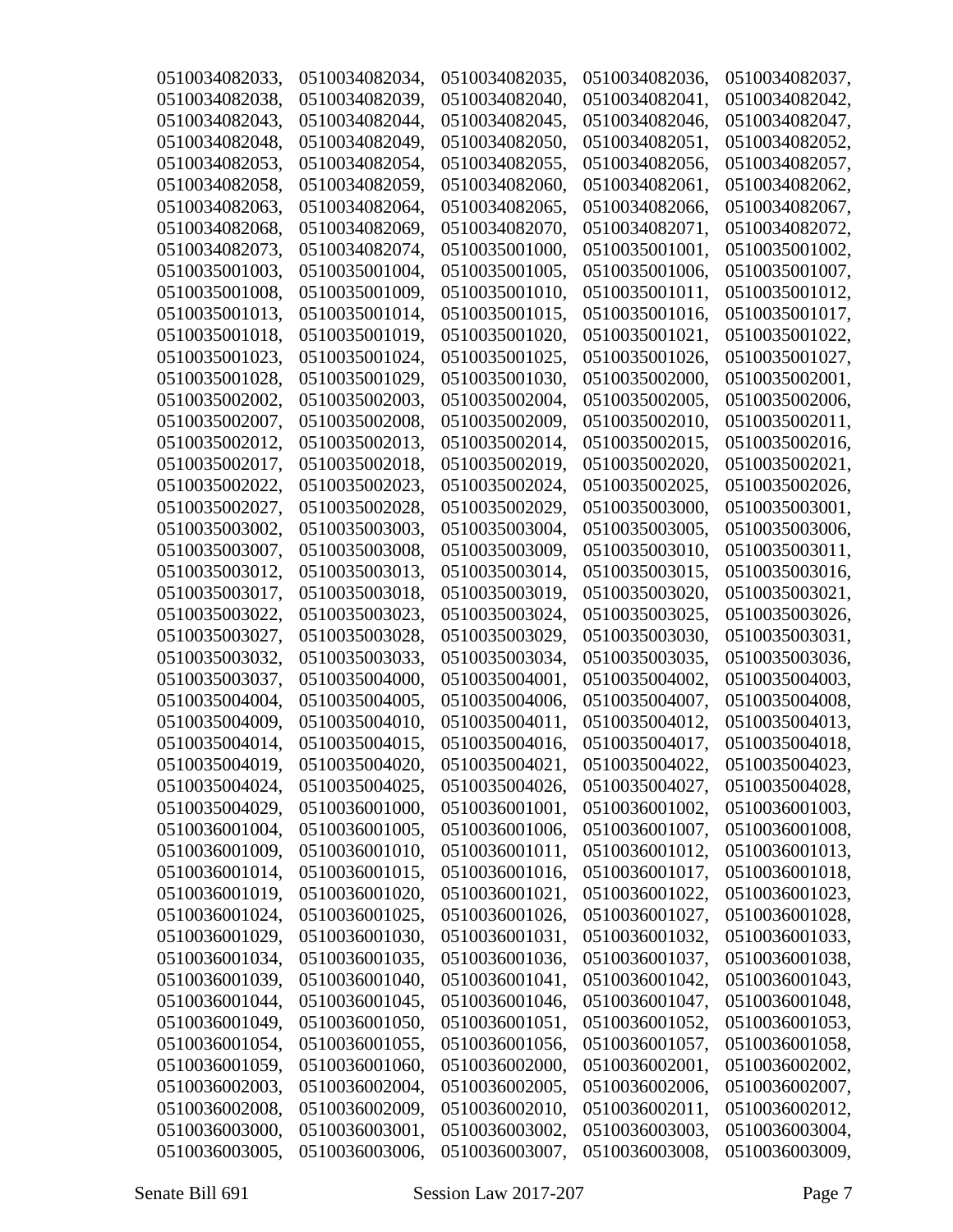| 0510036003010, | 0510036003011, | 0510036003012,                                                              | 0510036003013, | 0510036003014, |
|----------------|----------------|-----------------------------------------------------------------------------|----------------|----------------|
| 0510036003015, | 0510036003016, | 0510036003017,                                                              | 0510036003018. | 0510036003019, |
| 0510036003020, | 0510036003021, | 0510036003022,                                                              | 0510036003023, | 0510036003024, |
| 0510036003025, | 0510036003026, | 0510036003027,                                                              | 0510036003028, | 0510036003029, |
| 0510036003030, | 0510036003031, | 0510036003032,                                                              | 0510036003033, | 0510036003034, |
| 0510036003035, | 0510036003036, | 0510036003037,                                                              | 0510036003038, | 0510036003039, |
| 0510036003040, | 0510036003041, | 0510036003042,                                                              | 0510036003043, | 0510036003044, |
| 0510036003045, | 0510036003046, | 0510036003047,                                                              | 0510036003048, | 0510036003049, |
| 0510036003050, | 0510036003051, | 0510036004000,                                                              | 0510036004001, | 0510036004002, |
| 0510036004003, | 0510036004004, | 0510036004005,                                                              | 0510036004006, | 0510036004007, |
| 0510036004008, | 0510036004009, | 0510036004010,                                                              | 0510036004011, | 0510036004012. |
| 0510036004013, | 0510036004014, | 0510036004015,                                                              | 0510036004016, | 0510036004017, |
| 0510036004018, | 0510036004019, | 0510036004020,                                                              | 0510036004021, | 0510036004022, |
| 0510036004023, | 0510036004024, | 0510036004025,                                                              | 0510036004026, | 0510036004027, |
| 0510036004028, | 0510036004029, | 0510036004030,                                                              | 0510036004031, | 0510036004032, |
| 0510036004033, | 0510036004034, | 0510036004035,                                                              | 0510036004036, | 0510036004037, |
| 0510036004038, | 0510036004039, | 0510036004040,                                                              | 0510036004041, | 0510036004042. |
| 0510036004043, | 0510036004044, | 0510036004045,                                                              | 0510036004046, | 0510036004047, |
| 0510036004048, | 0510036004049, | 0510036004050,                                                              | 0510036004051, | 0510036004052, |
| 0510036004053, | 0510036004054, | 0510036004055,                                                              | 0510036004056, | 0510036004057, |
| 0510036004058, | 0510036004059, | 0510037001003,                                                              | 0510037001007, | 0510037001008, |
| 0510037001009, | 0510037001023, | 0510037001024,                                                              | 0519802001000, | 0519802001001, |
| 0519802001002, | 0519802001003, | 0519802001004,                                                              | 0519802001005, | 0519802001006, |
| 0519802001007, | 0519802001008, | 0519802001009,                                                              | 0519802001010, | 0519802001011, |
| 0519802001012, | 0519802001013, | 0519802001014,                                                              | 0519802001015, | 0519802001016, |
| 0519802001017, | 0519802001018, | 0519802001019,                                                              | 0519802001020, | 0519802001021, |
| 0519802001022, | 0519802001023, | 0519802001024,                                                              | 0519802001025, | 0519802001026, |
| 0519802001028, | 0519802001029, | 0519802001030,                                                              | 0519802001031, | 0519802001032, |
| 0519802001033, | 0519802001034, | 0519802001035,                                                              | 0519802001036, | 0519802001037, |
| 0519802001038, | 0519802001039, | 0519802001040,                                                              | 0519802001041, | 0519802001042, |
| 0519802001043, | 0519802001044, | 0519802001045; VTD G2: Block(s)                                             |                | 0510025021000, |
| 0510025021001, | 0510025021002, | 0510025021003,                                                              | 0510025021004, | 0510025021005, |
| 0510025021006, | 0510025021007, | 0510025021008,                                                              | 0510025021009, | 0510025021010, |
| 0510025021011, | 0510025021012, | 0510025021067,                                                              | 0510025043000, | 0510025043001, |
| 0510025043002, | 0510025043003, | 0510025043004,                                                              | 0510025043005, | 0510025043006, |
| 0510025043007, | 0510025043008, | 0510025043009,                                                              | 0510025043010, | 0510025043011, |
| 0510025043012, | 0510025043013, | 0510025043014,                                                              | 0510025043015, | 0510025043016, |
| 0510025043017, | 0510025043018, | 0510025043019,                                                              | 0510025043020, | 0510025043021, |
| 0510025043022, | 0510025043023, | 0510025043024,                                                              | 0510025043025, | 0510025043026, |
| 0510025043027, | 0510025043028, | 0510025043029,                                                              | 0510025043030, | 0510025043031, |
| 0510025043032, | 0510025043033, | 0510025043034,                                                              | 0510025043035, | 0510025043036, |
| 0510025043037, | 0510025043038, | 0510037001001,                                                              | 0510037001002, | 0510037001004, |
| 0510037001005, | 0510037001006, | 0510037001010,                                                              | 0510037001011, | 0510037001012, |
| 0510037001013, | 0510037001014, | 0510037001015,                                                              | 0510037001016, | 0510037001017, |
| 0510037001018, | 0510037001019, | 0510037001020,                                                              | 0510037001021, | 0510037001022, |
| 0510037001025, | 0510037001026, | 0510037003088,                                                              | 0510037003089, | 0510037003090, |
| 0510037003098, | 0510037003099, | 0510037003100,                                                              | 0510037003101, | 0510037003104, |
|                |                | 0510037003105, 0510037003106, 0510037003107, 0510037003114; VTD G3, VTD G4, |                |                |
|                |                | VTD G6, VTD G7, VTD G8, VTD G9, VTD LI65, VTD SH77.                         |                |                |

**District 20:** Durham County: VTD 05, VTD 06, VTD 07, VTD 08, VTD 09, VTD 10, VTD 12, VTD 13, VTD 14, VTD 15, VTD 16, VTD 17, VTD 18, VTD 19, VTD 20, VTD 27,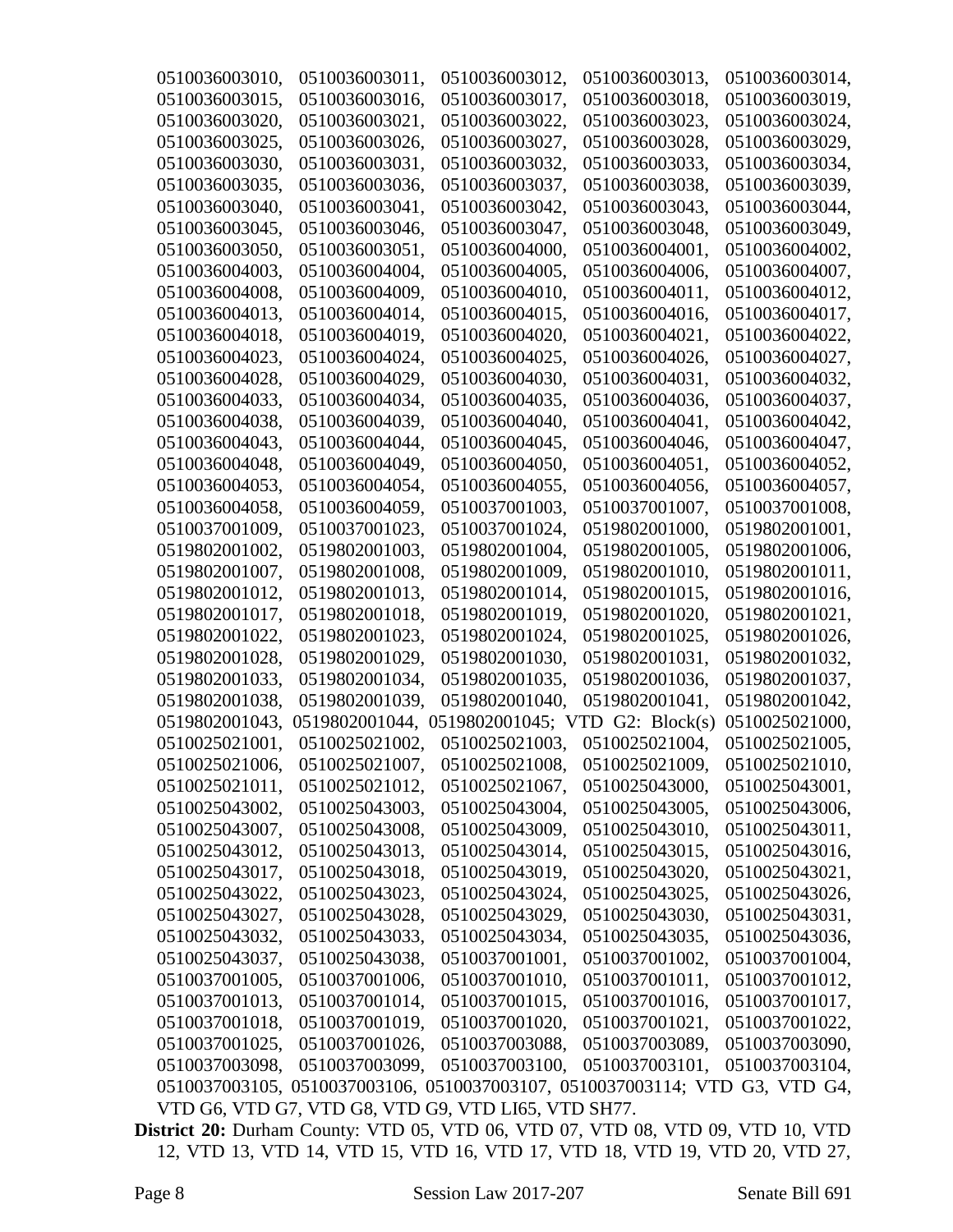VTD 30-1, VTD 30-2, VTD 31, VTD 32, VTD 33, VTD 34, VTD 35, VTD 36, VTD 38, VTD 39, VTD 40, VTD 41, VTD 42, VTD 43, VTD 47, VTD 48, VTD 51, VTD 52, VTD 53-1, VTD 53-2, VTD 54, VTD 55.

|                | District 21: Cumberland County: VTD AH49, VTD CC01, VTD CC03, VTD CC05, VTD |                                   |                |                                  |                |                |
|----------------|-----------------------------------------------------------------------------|-----------------------------------|----------------|----------------------------------|----------------|----------------|
|                | CC13, VTD CC16, VTD CC17, VTD CC19, VTD CC21, VTD CC25, VTD CC26, VTD       |                                   |                |                                  |                |                |
|                | CC27, VTD CC29, VTD CC31, VTD CC32, VTD CC33, VTD CL57, VTD G1: Block(s)    |                                   |                |                                  |                |                |
| 0510014001000, | 0510014001001,                                                              | 0510014001002,                    |                | 0510014001023,                   |                | 0510014002022, |
| 0510014002023, | 0510014002024,                                                              | 0510014002025,                    |                | 0510014002026,                   |                | 0510014002036, |
| 0510014002037, | 0510014002038,                                                              | 0510014002041,                    |                | 0510014002042,                   |                | 0510014002043, |
| 0510014002048, | 0510014002049,                                                              | 0510014002050,                    |                | 0510014002051,                   |                | 0510014002052, |
| 0510014003025, | 0510014003026,                                                              | 0510014003027,                    |                | 0510014003028,                   |                | 0510014003029, |
| 0510014003030, | 0510014003031,                                                              | 0510014003032,                    |                | 0510014003033,                   |                | 0510014003034, |
| 0510014003036, | 0510014003037,                                                              | 0510014003039,                    |                | 0510014004000,                   |                | 0510014004001, |
| 0510014004002, | 0510014004003,                                                              | 0510014004004,                    |                | 0510014004005,                   |                | 0510014004006, |
| 0510014004007, | 0510014004008,                                                              | 0510014004009,                    |                | 0510014004010,                   |                | 0510014004014, |
| 0510014004015, | 0510014004016,                                                              | 0510027004046,                    |                | 0510027004047,                   |                | 0510027004048, |
| 0510027004049, | 0510027004050,                                                              | 0510027004051,                    |                | 0510027004052,                   |                | 0510027004053, |
| 0510027004054; | VTD $G11: Block(s)$                                                         |                                   | 0510033132008, |                                  | 0510034011041, | 0510034011042, |
| 0510034011043, | 0510034021000,                                                              | 0510034021016,                    |                | 0510034021018,                   |                | 0510034041002, |
| 0510034041006, | 0519801001000,                                                              | 0519801001001,                    |                | 0519801001002,                   |                | 0519801001003, |
| 0519801001004, | 0519801001005,                                                              | 0519801001006,                    |                | 0519801001007,                   |                | 0519801001008, |
| 0519801001009, | 0519801001010,                                                              | 0519801001011,                    |                | 0519801001012,                   |                | 0519801001013, |
| 0519801001014, | 0519801001015,                                                              | 0519801001016,                    |                | 0519801001017,                   |                | 0519801001018. |
| 0519801001019, | 0519801001020,                                                              | 0519801001021,                    |                | 0519801001022,                   |                | 0519801001023, |
| 0519801001024, | 0519801001025,                                                              | 0519801001026,                    |                | 0519801001027,                   |                | 0519801001028, |
| 0519801001029, | 0519801001030,                                                              | 0519801001031,                    |                | 0519801001032,                   |                | 0519801001033, |
| 0519801001034, | 0519801001035,                                                              | 0519801001036,                    |                | 0519801001037,                   |                | 0519801001038, |
| 0519801001039, | 0519801001040,                                                              | 0519801001041,                    |                | 0519801001042,                   |                | 0519801001043, |
| 0519801001044, | 0519801001045,                                                              | 0519801001046,                    |                | 0519801001047,                   |                | 0519801001048, |
| 0519801001049, | 0519801001051,                                                              | 0519801001052,                    |                | 0519801001053,                   |                | 0519801001054, |
| 0519801001055, | 0519801001056,                                                              | 0519801001057,                    |                | 0519801001058,                   |                | 0519801001059, |
| 0519801001060, | 0519801001061,                                                              | 0519801001062,                    |                | 0519801001063,                   |                | 0519801001064, |
| 0519801001065, |                                                                             | 0519801001067, 0519801001068; VTD |                |                                  |                | G2: Block(s)   |
|                | 0519801001066,                                                              |                                   |                |                                  |                |                |
| 0510012001000, | 0510012001001,                                                              | 0510012001002,                    |                | 0510012001003,<br>0510012001008, |                | 0510012001004, |
| 0510012001005, | 0510012001006,                                                              | 0510012001007,                    |                |                                  |                | 0510012001009, |
| 0510012001010, | 0510012004001,                                                              | 0510012004002,                    |                | 0510012004003,                   |                | 0510012004004, |
| 0510012004021, | 0510012004022,                                                              | 0510012004023,                    |                | 0510012004024,                   |                | 0510012004025, |
| 0510012004026, | 0510012004027,                                                              | 0510012004028,                    |                | 0510024011000,                   |                | 0510024011001, |
| 0510024011002, | 0510024011003,                                                              | 0510024011004,                    |                | 0510024011005,                   |                | 0510024011006, |
| 0510024011007, | 0510024011008,                                                              | 0510024011009,                    |                | 0510024011010,                   |                | 0510024011011, |
| 0510024011013, | 0510024011014,                                                              | 0510024011015,                    |                | 0510024011016,                   |                | 0510024011017, |
| 0510024011018, | 0510024011019,                                                              | 0510024011022,                    |                | 0510024011024,                   |                | 0510024011025, |
| 0510024011026, | 0510024011027,                                                              | 0510024011028,                    |                | 0510024011029,                   |                | 0510024011030, |
| 0510024011034, | 0510024011035,                                                              | 0510024011036,                    |                | 0510024011038,                   |                | 0510024011041, |
| 0510024011042, | 0510024011043,                                                              | 0510024012004,                    |                | 0510024012007,                   |                | 0510024012025, |
| 0510024021000, | 0510024021005,                                                              | 0510024022000,                    |                | 0510024022001,                   |                | 0510024022002, |
| 0510024022003, | 0510024022004,                                                              | 0510024022005,                    |                | 0510024022006,                   |                | 0510024022007, |
| 0510024023000, | 0510024023001,                                                              | 0510024023002,                    |                | 0510024023003,                   |                | 0510024023004, |
| 0510024023005, | 0510024023006,                                                              | 0510024023007,                    |                | 0510024023008,                   |                | 0510024023009, |
| 0510024023011, | 0510024023012,                                                              | 0510024023013,                    |                | 0510025011000,                   |                | 0510025011001, |
| 0510025011002, | 0510025011003,                                                              | 0510025011004,                    |                | 0510025011005,                   |                | 0510025011006, |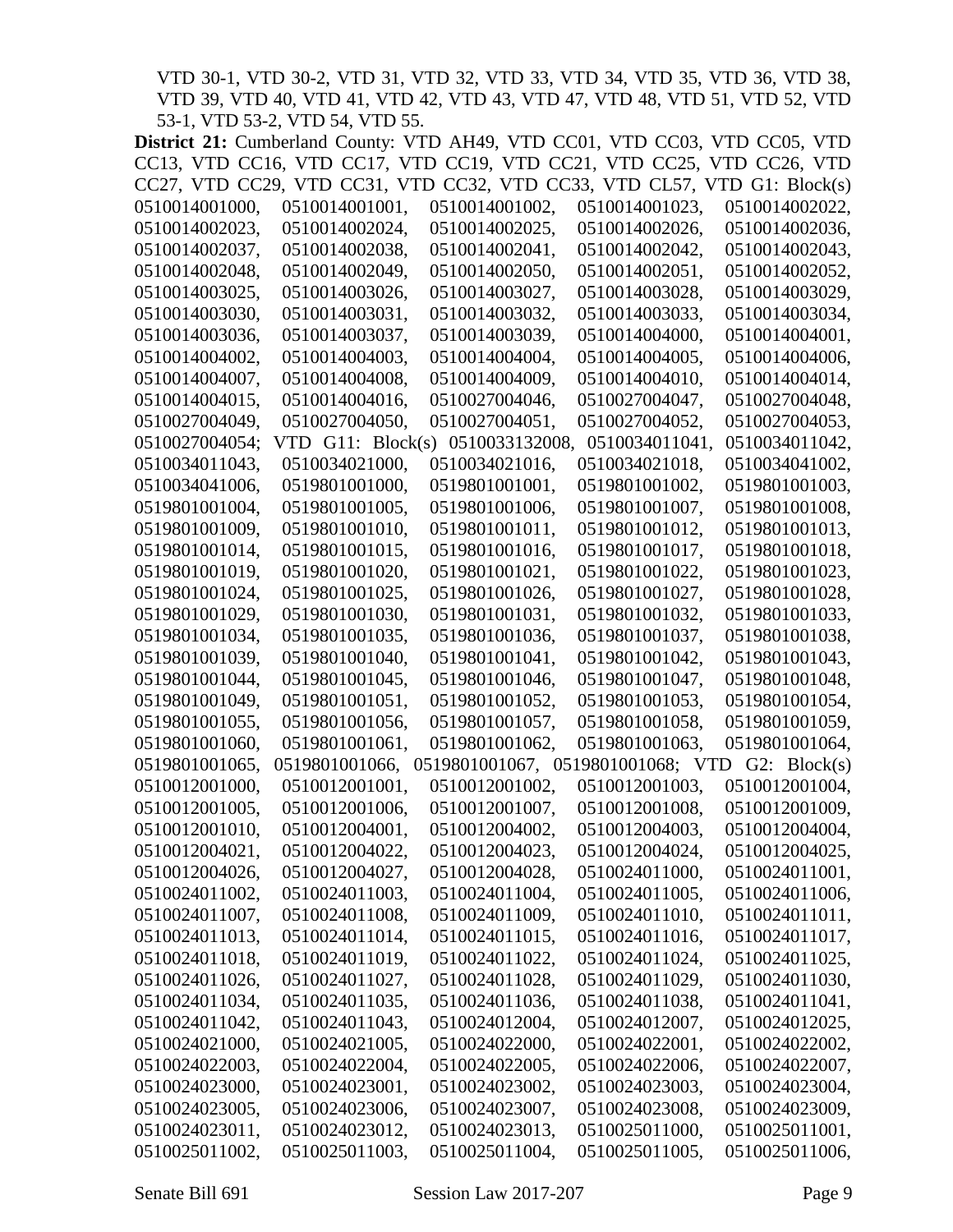| 0510025011007, | 0510025011008, | 0510025011009, | 0510025011010, | 0510025011011, |
|----------------|----------------|----------------|----------------|----------------|
| 0510025011012, | 0510025011013, | 0510025011014, | 0510025011015, | 0510025011016. |
| 0510025011017, | 0510025011018, | 0510025011019, | 0510025011020, | 0510025011021, |
| 0510025011022, | 0510025011023, | 0510025012000, | 0510025012001, | 0510025012002, |
| 0510025012003, | 0510025012004, | 0510025012005, | 0510025012006, | 0510025012007, |
| 0510025012008, | 0510025012009, | 0510025012010, | 0510025012011, | 0510025012012, |
| 0510025012013, | 0510025012014, | 0510025013000, | 0510025013001, | 0510025013002, |
| 0510025013003, | 0510025013004, | 0510025013005, | 0510025013006, | 0510025013007, |
| 0510025013008, | 0510025013009, | 0510025013010, | 0510025013011, | 0510025013012, |
| 0510025013013, | 0510025013014, | 0510025013015, | 0510025013016, | 0510025013017, |
| 0510025013018, | 0510025013019, | 0510025013020, | 0510025013021, | 0510025013022, |
| 0510025013023, | 0510025013024, | 0510025013025, | 0510025013026, | 0510025013027, |
| 0510025013028, | 0510025013029, | 0510025013030, | 0510025013031, | 0510025013032, |
| 0510025013033, | 0510025013034, | 0510025013035, | 0510025013036, | 0510025013037, |
| 0510025013038, | 0510025013039, | 0510025013040, | 0510025013041, | 0510025013042, |
| 0510025013043, | 0510025013044, | 0510025013045, | 0510025013046, | 0510025013047, |
| 0510025013048, | 0510025013049, | 0510025013050, | 0510025013051, | 0510025013052, |
| 0510025013053, | 0510025013054, | 0510025013055, | 0510025013056. | 0510025013057, |
| 0510025013058, | 0510025013059, | 0510025013060, | 0510025013061, | 0510025013062, |
| 0510025013063, | 0510025013064, | 0510025013065, | 0510025013066, | 0510025013067, |
| 0510025013068, | 0510025013069, | 0510025013070, | 0510025013071, | 0510025013072, |
| 0510025013073, | 0510025013074, | 0510025013075, | 0510025013076, | 0510025013077, |
| 0510025013078, | 0510025013079, | 0510025013080, | 0510025013081, | 0510025021013, |
| 0510025021014, | 0510025021015, | 0510025021016, | 0510025021017, | 0510025021018, |
| 0510025021019, | 0510025021020, | 0510025021021, | 0510025021022, | 0510025021023, |
| 0510025021024, | 0510025021025, | 0510025021026, | 0510025021027, | 0510025021028, |
| 0510025021029, | 0510025021030, | 0510025021031, | 0510025021032, | 0510025021033, |
| 0510025021034, | 0510025021035, | 0510025021036, | 0510025021037, | 0510025021038, |
| 0510025021039, | 0510025021040, | 0510025021041, | 0510025021042, | 0510025021043, |
| 0510025021044, | 0510025021045, | 0510025021046, | 0510025021047, | 0510025021048, |
| 0510025021049, | 0510025021050, | 0510025021051, | 0510025021052, | 0510025021053, |
| 0510025021054, | 0510025021055, | 0510025021056, | 0510025021057, | 0510025021058, |
| 0510025021059, | 0510025021060, | 0510025021061, | 0510025021062, | 0510025021063, |
| 0510025021064, | 0510025021065, | 0510025021066, | 0510025022000, | 0510025022001, |
| 0510025022002, | 0510025022003, | 0510025022004, | 0510025022005, | 0510025022006, |
| 0510025022007, | 0510025022008, | 0510025022009, | 0510025022010, | 0510025022011, |
| 0510025022012, | 0510025022013, | 0510025022014, | 0510025022015, | 0510025022016, |
| 0510025022017, | 0510025022018, | 0510025022019, | 0510025022020, | 0510025022021, |
| 0510025022022, | 0510025022023, | 0510025022024, | 0510025022025, | 0510025022026, |
| 0510025022027, | 0510025022028, | 0510025022029, | 0510025022030, | 0510025022031, |
| 0510025022032, | 0510025022033, | 0510025022034, | 0510025022035, | 0510025022036, |
| 0510025022037, | 0510025022038, | 0510025022039, | 0510025022040, | 0510025022041, |
| 0510025022042, | 0510025022043, | 0510025022044, | 0510025022045, | 0510025022046, |
| 0510025022047, | 0510025022048, | 0510025022049, | 0510025022050, | 0510025022051, |
| 0510025022052, | 0510025022053, | 0510025022054, | 0510025022055, | 0510025022056, |
| 0510025022057, | 0510025022058, | 0510025022059, | 0510025022060, | 0510025022061, |
| 0510025022062, | 0510025022063, | 0510025022064, | 0510025022065, | 0510025022066, |
| 0510025022067, | 0510025022068, | 0510025022069, | 0510025022070, | 0510025022071, |
| 0510025022072, | 0510025022073, | 0510025022074, | 0510025022075, | 0510025022076, |
| 0510025022077, | 0510025022078, | 0510025022079, | 0510025022080, | 0510025022081, |
| 0510025022082, | 0510025022083, | 0510025022084, | 0510025023000, | 0510025023001, |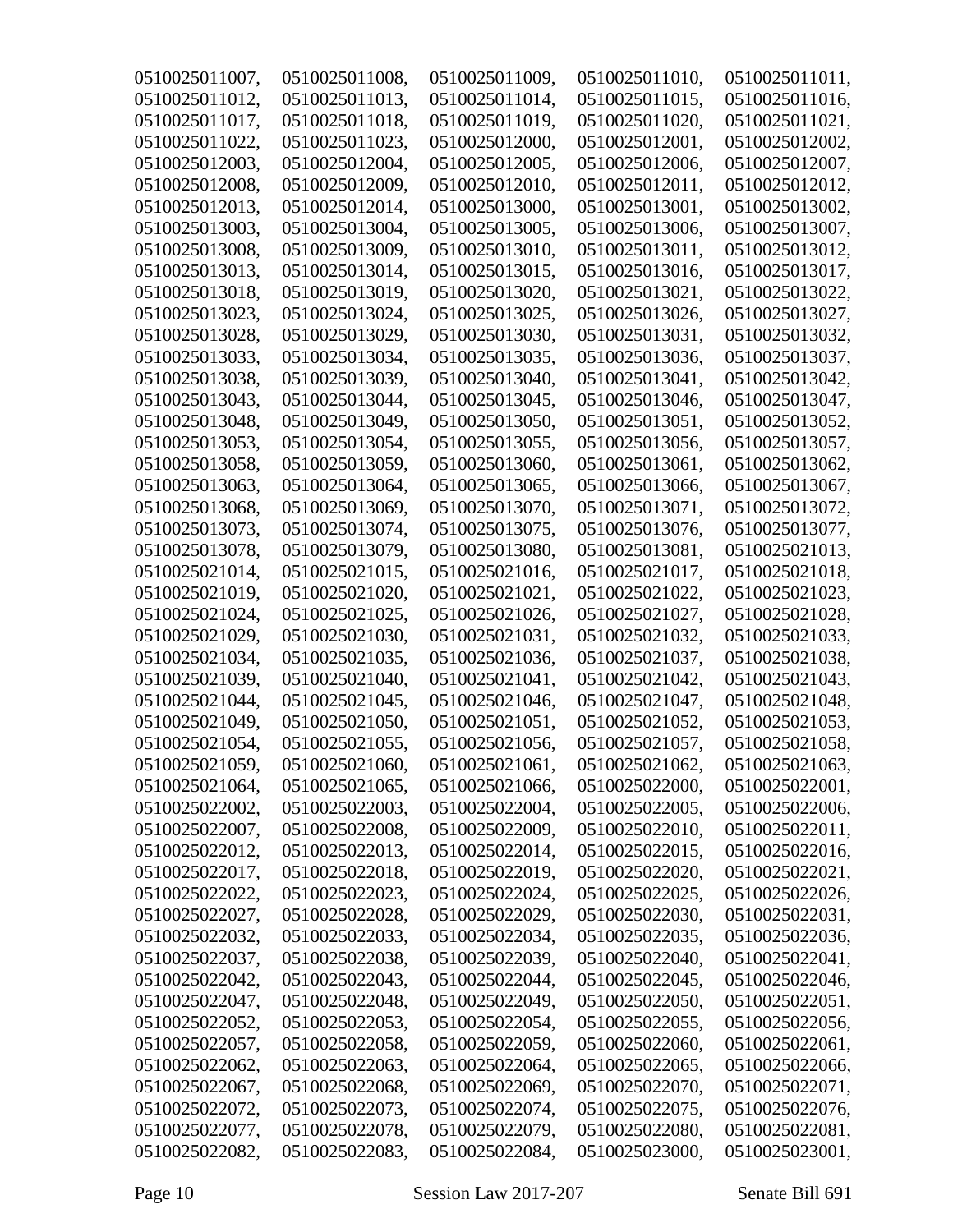| 0510025023002,                                                                                                                            | 0510025023003,                                                           | 0510025023004,                | 0510025023005, | 0510025023006, |  |
|-------------------------------------------------------------------------------------------------------------------------------------------|--------------------------------------------------------------------------|-------------------------------|----------------|----------------|--|
| 0510025023007,                                                                                                                            | 0510025023008,                                                           | 0510025023009,                | 0510025023010, | 0510025023011, |  |
| 0510025023012,                                                                                                                            | 0510025023013,                                                           | 0510025023014,                | 0510025023015, | 0510025023016, |  |
| 0510025023017,                                                                                                                            | 0510025023018,                                                           | 0510025023019,                | 0510025023020, | 0510025023021, |  |
| 0510025023022,                                                                                                                            | 0510025023023,                                                           | 0510025023024,                | 0510025023025, | 0510025023026, |  |
| 0510025023027,                                                                                                                            | 0510025023028,                                                           | 0510025023029,                | 0510025023030, | 0510025023031, |  |
| 0510025023032,                                                                                                                            | 0510025023033,                                                           | 0510025023034,                | 0510025023035, | 0510025023036, |  |
| 0510025031000,                                                                                                                            | 0510025031001,                                                           | 0510025031002,                | 0510025031003, | 0510025031004, |  |
| 0510025031005,                                                                                                                            | 0510025031006,                                                           | 0510025031007,                | 0510025031008, | 0510025031009, |  |
| 0510025031010,                                                                                                                            | 0510025031011,                                                           | 0510025031012,                | 0510025031013, | 0510025031014, |  |
| 0510025031015,                                                                                                                            | 0510025031016.                                                           | 0510025031017,                | 0510025031018, | 0510025031019, |  |
| 0510025031020,                                                                                                                            | 0510025031021,                                                           | 0510025031022,                | 0510025031023, | 0510025031024, |  |
| 0510025031025,                                                                                                                            | 0510025032000,                                                           | 0510025032001,                | 0510025032002, | 0510025032003, |  |
| 0510025032004,                                                                                                                            | 0510025032005,                                                           | 0510025032006,                | 0510025032007, | 0510025032008, |  |
| 0510025032009,                                                                                                                            | 0510025033000,                                                           | 0510025033001,                | 0510025033002, | 0510025033003, |  |
| 0510025033004,                                                                                                                            | 0510025033005,                                                           | 0510025033006,                | 0510025033007, | 0510025033008, |  |
| 0510025033009,                                                                                                                            | 0510025033010,                                                           | 0510025033011,                | 0510025033012, | 0510025033013, |  |
| 0510025033014,                                                                                                                            | 0510025033015,                                                           | 0510025033016.                | 0510025033017, | 0510025033018, |  |
| 0510025033019,                                                                                                                            | 0510025033020,                                                           | 0510025033021,                | 0510025033022, | 0510025033023, |  |
| 0510025033024,                                                                                                                            | 0510025033025,                                                           | 0510025033026,                | 0510025033027, | 0510025033028, |  |
| 0510025033029,                                                                                                                            | 0510025033030,                                                           | 0510025033031,                | 0510025033032, | 0510025033033, |  |
| 0510025033034,                                                                                                                            | 0510025033035,                                                           | 0510025041001,                | 0510025041002, | 0510025041003, |  |
| 0510025041004,                                                                                                                            | 0510025041005,                                                           | 0510025041006,                | 0510025041007, | 0510025041008, |  |
| 0510025041009,                                                                                                                            | 0510025041010,                                                           | 0510025041011,                | 0510025041012, | 0510025041013, |  |
| 0510025041014,                                                                                                                            | 0510025041015,                                                           | 0510025041016,                | 0510025041017, | 0510025041018, |  |
| 0510025041019,                                                                                                                            | 0510025041020,                                                           | 0510025041021,                | 0510025041022, | 0510025041023, |  |
| 0510025041024,                                                                                                                            | 0510025041025,                                                           | 0510025041026,                | 0510025041027, | 0510025041028, |  |
| 0510025041029,                                                                                                                            | 0510025041030,                                                           | 0510025042000,                | 0510025042001, | 0510025042002, |  |
| 0510025042003,                                                                                                                            | 0510025042004,                                                           | 0510025042005,                | 0510025042006, | 0510025042007, |  |
| 0510025042008,                                                                                                                            | 0510025042009,                                                           | 0510025042010,                | 0510025042011, | 0510025042012, |  |
| 0510025042013,                                                                                                                            | 0510025042014,                                                           | 0510025042015,                | 0510025042016, | 0510025042017, |  |
| 0510025042018,                                                                                                                            | 0510025042019,                                                           | 0510025042020,                | 0510025042021, | 0510025042022, |  |
| 0510025042023,                                                                                                                            | 0510025042024,                                                           | 0510025042025,                | 0510025042026, | 0510025042027, |  |
| 0510025042028,                                                                                                                            | 0510025042029,                                                           | 0510025042030,                | 0510025042031, | 0510025042032, |  |
| 0510025042033,                                                                                                                            | 0510025042034,                                                           | 0510025042035,                | 0510025042036, | 0510025042037, |  |
| 0510025042038,                                                                                                                            | 0510025042039,                                                           | 0510025042040,                | 0510025042041, | 0510025042042, |  |
| 0510025042043,                                                                                                                            | 0510025042044,                                                           | 0510025042045,                | 0510025042046, | 0510025042047, |  |
| 0510026002016,                                                                                                                            | 0510037003103,                                                           | 0510037003110,                | 0510037003111, | 0510037003112, |  |
|                                                                                                                                           | 0510037003113, 0519802001027; VTD G5, VTD LR63, VTD MB62, VTD MR02; Hoke |                               |                |                |  |
| County.                                                                                                                                   |                                                                          |                               |                |                |  |
| District 22: Durham County: VTD 01, VTD 02, VTD 03, VTD 04, VTD 21, VTD 22, VTD                                                           |                                                                          |                               |                |                |  |
| 23, VTD 24, VTD 25, VTD 26, VTD 28, VTD 29, VTD 37, VTD 44, VTD 45, VTD 46,                                                               |                                                                          |                               |                |                |  |
| VTD 50; Granville County, Person County.                                                                                                  |                                                                          |                               |                |                |  |
| <b>District 23: Chatham County, Orange County.</b><br>District 24: Alamance County, Guilford County: VTD GIB, VTD GR, VTD JEF1, VTD JEF2: |                                                                          |                               |                |                |  |
|                                                                                                                                           |                                                                          |                               |                |                |  |
| Block(s)                                                                                                                                  | 0810128031025,                                                           | 0810128031030, 0810128031031, |                | 0810128031032, |  |
| 0810128031033, 0810128031037, 0810128031038, 0810128031039,<br>0810128031040,                                                             |                                                                          |                               |                |                |  |

| 0810128031041,0810128031049,0810128031050,0810128031051,0810128031052,                                                                                   |  |  |
|----------------------------------------------------------------------------------------------------------------------------------------------------------|--|--|
| 0810128031053, 0810128031054, 0810128031055, 0810128031056, 0810128031057,<br>0810128031058, 0810128031059, 0810128031060, 0810128031066, 0810128031067, |  |  |
| 0810128031068,0810128031069,0810128031070,0810128031071,0810128031072,                                                                                   |  |  |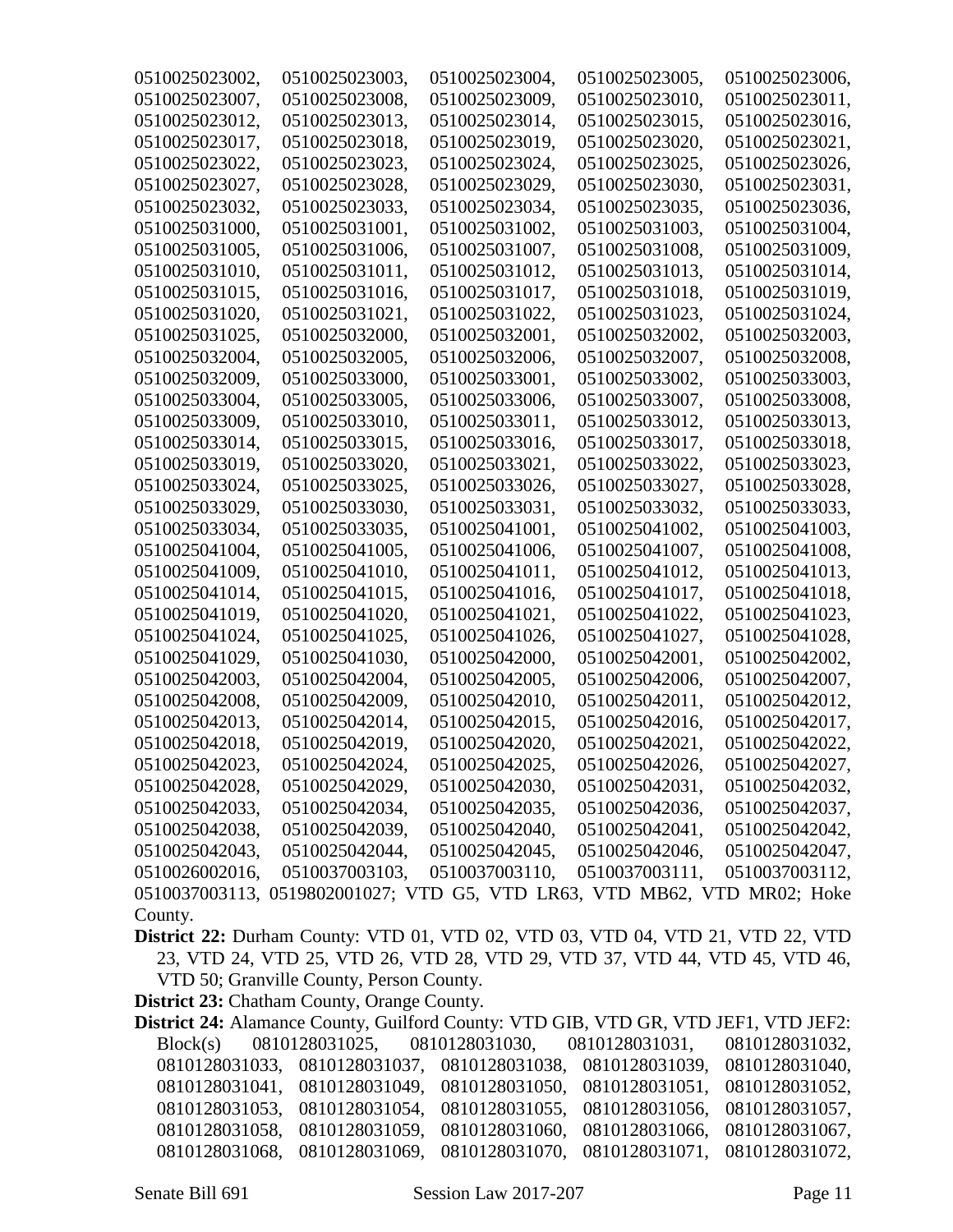| 0810128031073,                       | 0810128031074,                                                                 | 0810128031084, | 0810128031085, | 0810128031086, |
|--------------------------------------|--------------------------------------------------------------------------------|----------------|----------------|----------------|
| 0810128031087.                       | 0810128031088.                                                                 | 0810128031089, | 0810128031090, | 0810128031096. |
| 0810128031097.                       | 0810128031098.                                                                 | 0810128032000, | 0810128032001, | 0810128032002. |
| 0810128032003,                       | 0810128032008,                                                                 | 0810128032009, | 0810128032025, | 0810128032094, |
| 0810153003014,                       | 0810153003016,                                                                 | 0810153003017, | 0810153003018, | 0810153003019, |
| 0810153003021,                       | 0810153003022.                                                                 | 0810153003024. | 0810153003026, | 0810153003027. |
| 0810153003028,                       | 0810153003029,                                                                 | 0810153003030, | 0810153003031, | 0810153003032, |
| 0810153003033.                       | 0810153003034,                                                                 | 0810153003035. | 0810153003036, | 0810153003037, |
| 0810153003038,                       | 0810153003039,                                                                 | 0810153003040, | 0810153003041, | 0810153003042, |
| 0810153003043,                       | 0810153003044,                                                                 | 0810153003045, | 0810153003046, | 0810153003047, |
| 0810153003048,                       | 0810153003049,                                                                 | 0810153003050, | 0810153003051, | 0810153003052, |
| 0810153003053,                       | 0810153003054,                                                                 | 0810153003055, | 0810153003056, | 0810153003057, |
| 0810153003058,                       | 0810153003059,                                                                 | 0810153003060. | 0810153003061, | 0810153003062, |
| 0810153003064,                       | 0810153003065,                                                                 | 0810153003066, | 0810153003067, | 0810153003068, |
| 0810153003069.                       | 0810153003070.                                                                 | 0810153003071. | 0810153003072, | 0810153003073, |
| 0810153003074,                       | 0810153003075,                                                                 | 0810153003076, | 0810153003077, | 0810153003078, |
| 0810153003079,                       | 0810153003080,                                                                 | 0810153003081, | 0810153003082, | 0810153003083, |
| 0810153003084,                       | 0810153003085.                                                                 | 0810153003086. | 0810153003087, | 0810153003088. |
|                                      | 0810153003089, 0810153003090, 0810153003091, 0810153003092, 0810153003093; VTD |                |                |                |
|                                      | JEF4, VTD NCLAY1, VTD NCLAY2, VTD NMAD, VTD NWASH, VTD RC1, VTD                |                |                |                |
| RC2, VTD SCLAY, VTD SMAD, VTD SWASH. |                                                                                |                |                |                |

**District 25:** Anson County, Moore County, Richmond County, Scotland County.

**District 26:** Guilford County: VTD H01, VTD H02, VTD H03, VTD H04, VTD H05, VTD H06, VTD H07, VTD H08, VTD H09, VTD H10, VTD H11, VTD H12, VTD H13, VTD H17, VTD H18, VTD H19A, VTD H20A; Randolph County.

| District 27: Guilford County: VTD CG1, VTD CG2, VTD CG3A, VTD CG3B, VTD FEN2, |                |
|-------------------------------------------------------------------------------|----------------|
| VTD FR2, VTD FR3, VTD FR4, VTD FR5, VTD G16, VTD G17, VTD G18, VTD G19,       |                |
| VTD G20, VTD G21, VTD G22, VTD G23, VTD G24, VTD G25, VTD G27, VTD G28,       |                |
| VTD G29, VTD G30, VTD G31, VTD G32, VTD G33, VTD G34, VTD G35, VTD G40A1,     |                |
| VTD G40A2, VTD G40B, VTD G41, VTD G42, VTD H14, VTD H15, VTD H16, VTD         |                |
| H19B, VTD H20B, VTD H21, VTD H22, VTD H23, VTD H24, VTD H25, VTD H26,         |                |
| VTD $H27$ , VTD $HP$ : Block(s)<br>0810163061002,<br>0810163061003,           | 0810163061004, |
| 0810163061007,<br>0810163061008,<br>0810163061009,<br>0810163061006.          | 0810163061010, |
| 0810163061011,<br>0810163061012.<br>0810163061013.<br>0810163061014,          | 0810163061015. |
| 0810163061016,<br>0810163061017,<br>0810163061018,<br>0810163061019,          | 0810163061020, |
| 0810163061022.<br>0810163061023.<br>0810163061024,<br>0810163061025,          | 0810163061026, |
| 0810163061028.<br>0810163061027,<br>0810163061029,<br>0810163061030,          | 0810163061031, |
|                                                                               |                |
| 0810163061032.<br>0810163061033.<br>0810163061034,<br>0810163061035.          | 0810163061037, |
| 0810163061038,<br>0810163061040,<br>0810163061042.<br>0810163061043,          | 0810163061046, |
| 0810163061047,<br>0810163061048,<br>0810163061049,<br>0810163061050,          | 0810163061054, |
| 0810163061055,<br>0810163061056,<br>0810163061057,<br>0810163061058,          | 0810163061059, |
| 0810163061060,<br>0810163061061,<br>0810163061062.<br>0810163061063.          | 0810163061064, |
| 0810163061065.<br>0810163061066.<br>0810163061067.<br>0810163061068,          | 0810163061069, |
| 0810163061070,<br>0810163061071,<br>0810163061072,<br>0810163061073,          | 0810163061074, |
| 0810163061075,<br>0810163061076,<br>0810163061077,<br>0810163061078,          | 0810163061079, |
| 0810163061080,<br>0810163061081,<br>0810163061082,<br>0810163061083,          | 0810163061084, |
| 0810163061085,<br>0810163061086,<br>0810163061087,<br>0810163061088,          | 0810163061089, |
| 0810163061091.<br>0810163061090.<br>0810163061092.<br>0810163061093.          | 0810163061094, |
| 0810163061095.<br>0810163061097.<br>0810163061098,<br>0810164061076.          | 0810164061085, |
| 0810164061092.<br>0810164071000.<br>0810164071001,<br>0810164071002,          | 0810164071003. |
| 0810164071004,<br>0810164071005.<br>0810164071006,<br>0810164071007.          | 0810164071008. |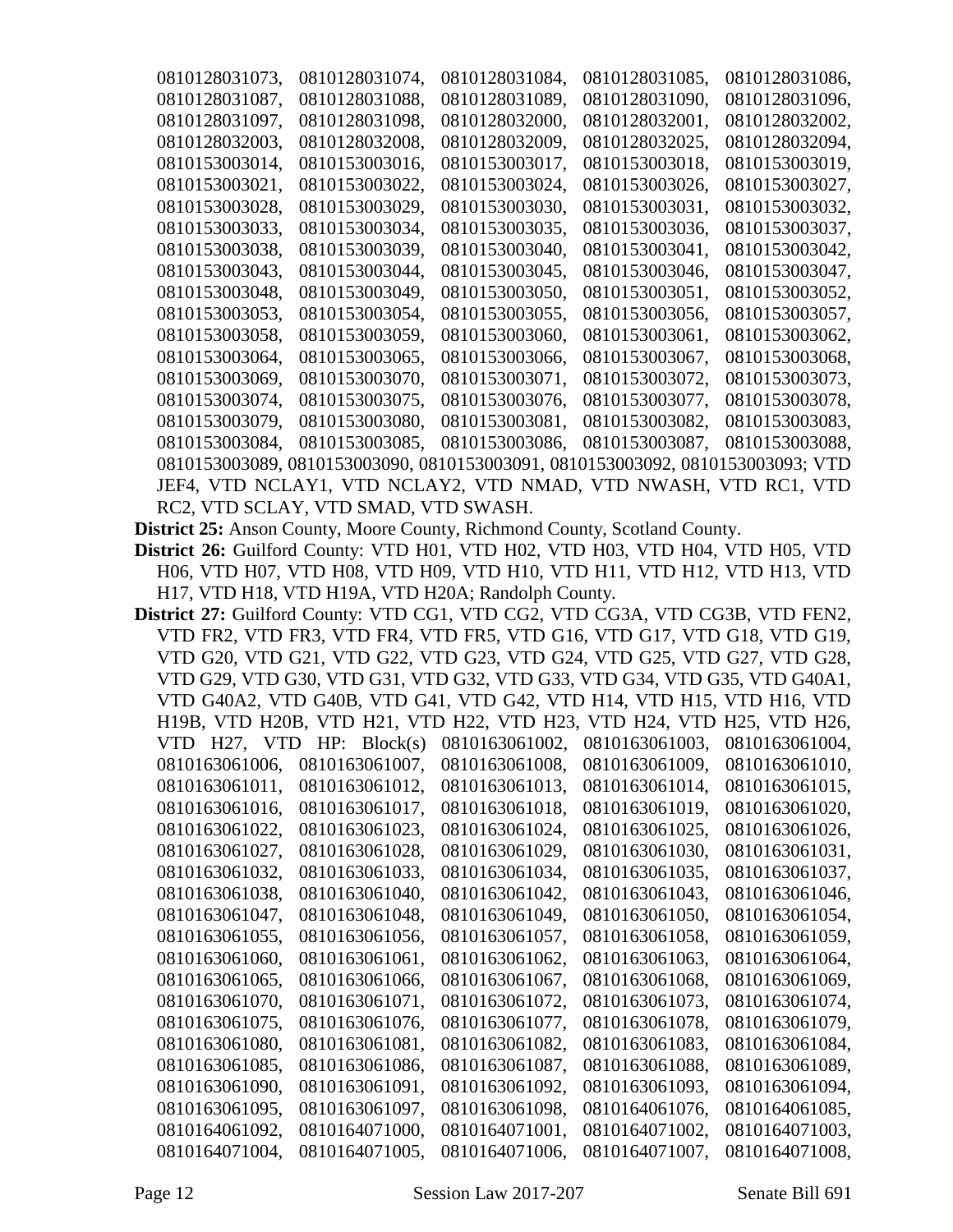| 0810164071009, | 0810164071010,                                                                  | 0810164071011, | 0810164071012, | 0810164071013, |
|----------------|---------------------------------------------------------------------------------|----------------|----------------|----------------|
| 0810164071014, | 0810164071015,                                                                  | 0810164071016, | 0810164071017, | 0810164071018, |
| 0810164071019, | 0810164071020,                                                                  | 0810164071021, | 0810164071022, | 0810164071023, |
| 0810164071024, | 0810164071025,                                                                  | 0810164071026, | 0810164071027, | 0810164071028, |
| 0810164071029, | 0810164071030,                                                                  | 0810164071031, | 0810164071032, | 0810164071033, |
| 0810164071034, | 0810164071035,                                                                  | 0810164071036, | 0810164071037, | 0810164071038, |
| 0810164071039, | 0810164071040,                                                                  | 0810164071041, | 0810164071046, | 0810164071047, |
| 0810164071048, | 0810164071049,                                                                  | 0810164071050, | 0810164071051, | 0810164071052, |
| 0810164071053, | 0810164071054,                                                                  | 0810164071055, | 0810164071056, | 0810164071057, |
| 0810164071059, | 0810164071060,                                                                  | 0810164071061, | 0810164081010, | 0810164081044, |
| 0810164081045, | 0810164081046,                                                                  | 0810164081047, | 0810164091028. | 0810164091068, |
| 0810164091069, | 0810164091070,                                                                  | 0810164091071, | 0810164091072, | 0810164091073, |
| 0810164091074, | 0810164091075,                                                                  | 0810164091076, | 0810164091077, | 0810164091078, |
| 0810164091079, | 0810164091080,                                                                  | 0810164091081, | 0810164091082, | 0810164091083, |
| 0810164091084, | 0810164091085,                                                                  | 0810164091086, | 0810164091087, | 0810164091088, |
|                | 0810164091089; VTD JAM1, VTD JAM2, VTD JAM3, VTD JAM4, VTD JAM5, VTD            |                |                |                |
|                | MON3, VTD NCGR1, VTD NCGR2, VTD NDRI, VTD OR1, VTD OR2, VTD PG1, VTD            |                |                |                |
|                | PG2, VTD SDRI, VTD SF1, VTD SF2, VTD SF3, VTD SF4, VTD STOK, VTD SUM1,          |                |                |                |
|                | VTD SUM2, VTD SUM3, VTD SUM4.                                                   |                |                |                |
|                | District 28: Guilford County: VTD FEN1, VTD FR1, VTD G01, VTD G02, VTD G03, VTD |                |                |                |
|                | G04, VTD G05, VTD G06, VTD G07, VTD G08, VTD G09, VTD G10, VTD G11, VTD         |                |                |                |
|                | G12, VTD G13, VTD G14, VTD G15, VTD G26, VTD G36, VTD G37, VTD G38, VTD         |                |                |                |
|                | G39, VTD G43, VTD G44, VTD G45, VTD G46, VTD G47, VTD G48, VTD G49, VTD         |                |                |                |
|                | G50, VTD G51, VTD G52, VTD G53, VTD G54, VTD G55, VTD G56, VTD G57, VTD         |                |                |                |
|                | G58, VTD G59, VTD G60, VTD G61, VTD G62, VTD G63, VTD G64, VTD G65, VTD         |                |                |                |
|                | G66, VTD G67, VTD G68, VTD G69, VTD G70, VTD G71, VTD G72, VTD G73, VTD         |                |                |                |
|                | G74, VTD G75, VTD HP: Block(s) 0810162041037, 0810162041038, 0810162041040,     |                |                |                |
| 0810162041041, | 0810164051025,                                                                  | 0810164051027, | 0810164051028, | 0810164051029, |
| 0810164051033, | 0810164051034,                                                                  | 0810164051035, | 0810164051036, | 0810164051037, |
| 0810164051039, | 0810164051054,                                                                  | 0810164051064, | 0810164061002, | 0810164061003, |
| 0810164061004, | 0810164061005,                                                                  | 0810164061006, | 0810164061007, | 0810164061008, |
| 0810164061009, | 0810164061010,                                                                  | 0810164061011, | 0810164061012, | 0810164061013, |
| 0810164061014, | 0810164061015,                                                                  | 0810164061016, | 0810164061017, | 0810164061018, |
| 0810164061019, | 0810164061020,                                                                  | 0810164061021, | 0810164061022, | 0810164061023, |
| 0810164061024, | 0810164061025,                                                                  | 0810164061026, | 0810164061027, | 0810164061028, |
| 0810164061029, | 0810164061030,                                                                  | 0810164061031, | 0810164061032, | 0810164061033, |
| 0810164061034, | 0810164061039,                                                                  | 0810164061040, | 0810164061041, | 0810164061042, |
| 0810164061043, | 0810164061044,                                                                  | 0810164061045, | 0810164061046, | 0810164061047, |
| 0810164061048, | 0810164061049,                                                                  | 0810164061050, | 0810164061051, | 0810164061052, |
| 0810164061053, | 0810164061054,                                                                  | 0810164061055, | 0810164061056, | 0810164061057, |
| 0810164061058, | 0810164061059,                                                                  | 0810164061060, | 0810164061061, | 0810164061062, |
| 0810164061063, | 0810164061064,                                                                  | 0810164061065, | 0810164061066, | 0810164061067, |
| 0810164061068, | 0810164061069,                                                                  | 0810164061070, | 0810164061071, | 0810164061072, |
| 0810164061073, | 0810164061074,                                                                  | 0810164061075, | 0810164061077, | 0810164061078, |
| 0810164061079, | 0810164061080,                                                                  | 0810164061081, | 0810164061082, | 0810164061083, |
| 0810164061084, | 0810164061086,                                                                  | 0810164061087, | 0810164061088, | 0810164061089, |
| 0810164061090, | 0810164061091,                                                                  | 0810164061093, | 0810164061094, | 0810164061095, |
|                | 0810164061096, 0810164061097; VTD JEF2: Block(s) 0810111021019, 0810111021022,  |                |                |                |
| 0810111021023, | 0810111021024,                                                                  | 0810111021025, | 0810128032004, | 0810128032007, |
| 0810128032010, | 0810128032011,                                                                  | 0810128032012, | 0810128032013, | 0810128032014, |
|                | 0810128032020, 0810128032021; VTD JEF3, VTD MON1, VTD MON2.                     |                |                |                |
|                |                                                                                 |                |                |                |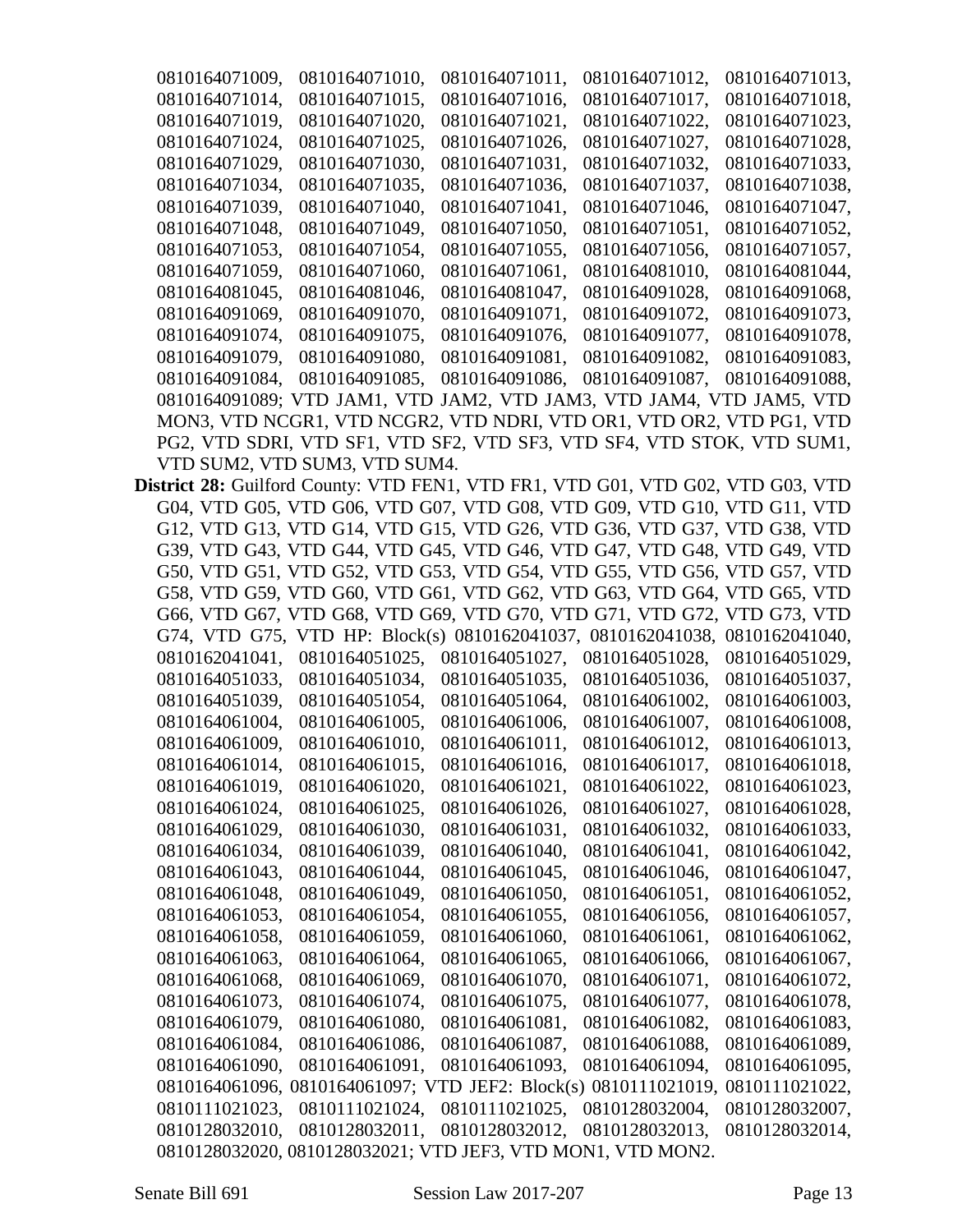**District 29:** Davidson County, Montgomery County.

- **District 30:** Caswell County, Rockingham County, Stokes County, Surry County: VTD 10, VTD 12, VTD 13, VTD 14, VTD 15, VTD 16, VTD 17, VTD 19, VTD 20, VTD 21, VTD 23, VTD 27, VTD 28, VTD 33.
- **District 31:** Davie County, Forsyth County: VTD 011, VTD 012, VTD 013, VTD 014, VTD 015, VTD 021, VTD 031, VTD 032, VTD 033, VTD 034, VTD 051, VTD 052, VTD 053, VTD 054, VTD 055, VTD 061, VTD 062, VTD 063, VTD 064, VTD 065, VTD 066, VTD 067, VTD 068, VTD 071, VTD 072, VTD 073, VTD 074, VTD 075, VTD 091, VTD 092, VTD 111, VTD 112, VTD 123, VTD 131, VTD 132, VTD 133, VTD 701, VTD 802, VTD 803, VTD 804, VTD 805, VTD 806, VTD 807, VTD 809, VTD 908.
- **District 32:** Forsyth County: VTD 042, VTD 043, VTD 081, VTD 082, VTD 083, VTD 101, VTD 122, VTD 201, VTD 203, VTD 204, VTD 205, VTD 206, VTD 207, VTD 301, VTD 302, VTD 303, VTD 304, VTD 305, VTD 306, VTD 401, VTD 402, VTD 403, VTD 404, VTD 405, VTD 501, VTD 502, VTD 503, VTD 504, VTD 505, VTD 506, VTD 507, VTD 601, VTD 602, VTD 603, VTD 604, VTD 605, VTD 606, VTD 607, VTD 702, VTD 703, VTD 704, VTD 705, VTD 706, VTD 707, VTD 708, VTD 709, VTD 801, VTD 808, VTD 901, VTD 902, VTD 903, VTD 904, VTD 905, VTD 906, VTD 907, VTD 909.
- **District 33:** Rowan County, Stanly County.

**District 34:** Iredell County, Yadkin County.

- **District 35:** Union County: VTD 001, VTD 002, VTD 003, VTD 004, VTD 005, VTD 006, VTD 007, VTD 008, VTD 009, VTD 010, VTD 011, VTD 013, VTD 014, VTD 015, VTD 016, VTD 017A, VTD 017B, VTD 018, VTD 019, VTD 020A, VTD 020B, VTD 021, VTD 022, VTD 023, VTD 024, VTD 025, VTD 026, VTD 027, VTD 028, VTD 029A, VTD 029B, VTD 029C, VTD 030, VTD 031, VTD 033, VTD 034, VTD 036, VTD 037A, VTD 038A, VTD 038B, VTD 039, VTD 040, VTD 041, VTD 042, VTD 043.
- **District 36:** Cabarrus County, Union County: VTD 012, VTD 032, VTD 035, VTD 037B.
- **District 37:** Mecklenburg County: VTD 001, VTD 002, VTD 007, VTD 009, VTD 010, VTD 011, VTD 012, VTD 013, VTD 014, VTD 015, VTD 017, VTD 020, VTD 021, VTD 022, VTD 023, VTD 024, VTD 027, VTD 028, VTD 029, VTD 030, VTD 031, VTD 035, VTD 037, VTD 038, VTD 039, VTD 042, VTD 043, VTD 044, VTD 046, VTD 050, VTD 051, VTD 052, VTD 053, VTD 054, VTD 058, VTD 059, VTD 077, VTD 078.1, VTD 082, VTD 097, VTD 098, VTD 109, VTD 120, VTD 138, VTD 147, VTD 228, VTD 230: Block(s) 1190059121000, 1190059121001, 1190059121002, 1190059121003, 1190059121004, 1190059121005, 1190059121006, 1190059121007, 1190059121008, 1190059121009, 1190059121010, 1190059121011, 1190059121012, 1190059121013, 1190059121014, 1190059121015, 1190059121016, 1190059121017, 1190059121018, 1190059121019, 1190059121020, 1190059121021, 1190059121022, 1190059121023, 1190059121024, 1190059121025, 1190059121026, 1190059121027, 1190059121028, 1190059121029, 1190059121030, 1190059121031, 1190059121048, 1190059121049, 1190059121050, 1190059121051, 1190059121052, 1190059121054, 1190059121055, 1190059121056, 1190059121057.
- **District 38:** Mecklenburg County: VTD 016, VTD 025, VTD 026, VTD 040, VTD 041, VTD 055, VTD 056, VTD 079, VTD 080, VTD 081, VTD 089, VTD 107.1, VTD 126, VTD 128, VTD 135, VTD 141, VTD 145, VTD 146, VTD 150, VTD 151, VTD 210, VTD 211, VTD 212, VTD 213, VTD 214, VTD 222, VTD 223.1: Block(s) 1190060071046; VTD 237, VTD 238.1, VTD 239.
- **District 39:** Mecklenburg County: VTD 008, VTD 018, VTD 019, VTD 032, VTD 047, VTD 048, VTD 049, VTD 057, VTD 067, VTD 069, VTD 070, VTD 071, VTD 072, VTD 073, VTD 074, VTD 075, VTD 076, VTD 086, VTD 090, VTD 091, VTD 092, VTD 093, VTD 100, VTD 101, VTD 103, VTD 110, VTD 111, VTD 112, VTD 113, VTD 114, VTD 118, VTD 119, VTD 121, VTD 131, VTD 136, VTD 137, VTD 144, VTD 215, VTD 216, VTD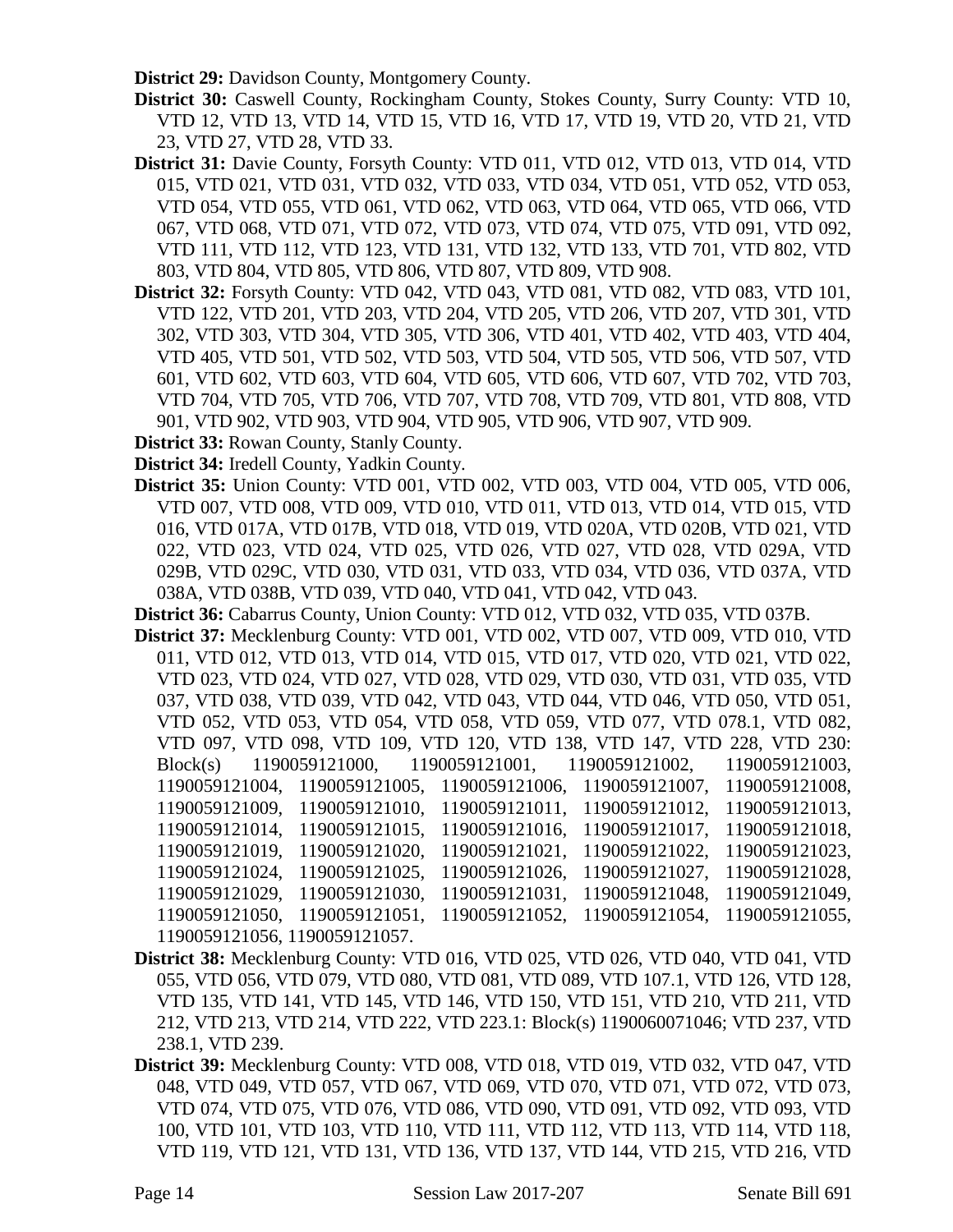217, VTD 218, VTD 219, VTD 220, VTD 221, VTD 226, VTD 227, VTD 232, VTD 233, VTD 236.

**District 40:** Mecklenburg County: VTD 003, VTD 004, VTD 005, VTD 006, VTD 033, VTD 034, VTD 036, VTD 045, VTD 060, VTD 061, VTD 062, VTD 063, VTD 064, VTD 065, VTD 066, VTD 068, VTD 083, VTD 084, VTD 085, VTD 094, VTD 095, VTD 096, VTD 099, VTD 102, VTD 104, VTD 105, VTD 106, VTD 108, VTD 115, VTD 116, VTD 117, VTD 123, VTD 124, VTD 125, VTD 130, VTD 132, VTD 149, VTD 201, VTD 203, VTD 204.1, VTD 205, VTD 234, VTD 235.

| District 41: Mecklenburg County: VTD 087, VTD 088, VTD 122, VTD 127, VTD 129, VTD |                |                                                                                |                |                |
|-----------------------------------------------------------------------------------|----------------|--------------------------------------------------------------------------------|----------------|----------------|
|                                                                                   |                | 133, VTD 134, VTD 139.1, VTD 140, VTD 142, VTD 143, VTD 148, VTD 200, VTD 202, |                |                |
| VTD 206, VTD                                                                      | 207, VTD 208,  | VTD $209$ , VTD $223.1$ : Block(s)                                             |                | 1190060071000, |
| 1190060071001,                                                                    | 1190060071002, | 1190060071003,                                                                 | 1190060071004, | 1190060071005, |
| 1190060071006,                                                                    | 1190060071007, | 1190060071008,                                                                 | 1190060071009, | 1190060071010, |
| 1190060071011,                                                                    | 1190060071012, | 1190060071013,                                                                 | 1190060071014, | 1190060071015, |
| 1190060071016,                                                                    | 1190060071017, | 1190060071018,                                                                 | 1190060071019, | 1190060071020, |
| 1190060071021,                                                                    | 1190060071022, | 1190060071023,                                                                 | 1190060071024, | 1190060071025. |
| 1190060071026,                                                                    | 1190060071027, | 1190060071028,                                                                 | 1190060071029, | 1190060071030, |
| 1190060071031,                                                                    | 1190060071032, | 1190060071033,                                                                 | 1190060071034, | 1190060071035, |
| 1190060071036,                                                                    | 1190060071037. | 1190060071038,                                                                 | 1190060071039, | 1190060071040, |
| 1190060071041,                                                                    | 1190060071042, | 1190060071043,                                                                 | 1190060071044, | 1190060071045, |
| 1190060071047,                                                                    | 1190060071048, | 1190060071049,                                                                 | 1190060071050, | 1190060071051, |
| 1190060071052,                                                                    | 1190060071053, | 1190060071054,                                                                 | 1190060071055, | 1190060071056, |
| 1190060071057.                                                                    | 1190060071058, | 1190060071059,                                                                 | 1190060072000, | 1190060072001, |
| 1190060072002.                                                                    | 1190060072003, | 1190060072004,                                                                 | 1190060072005, | 1190060072006, |
| 1190060072007,                                                                    | 1190060072008, | 1190060072009,                                                                 | 1190060072010, | 1190060072011, |
| 1190060072012,                                                                    | 1190060072013, | 1190060072014,                                                                 | 1190060072015, | 1190060072016, |
| 1190060072017,                                                                    | 1190060072018, | 1190060072019,                                                                 | 1190060072020, | 1190060072021, |
| 1190060072022,                                                                    | 1190060072023, | 1190060072024,                                                                 | 1190060072025, | 1190060072026, |
| 1190060072027,                                                                    | 1190060072028, | 1190060072029,                                                                 | 1190060072030, | 1190060072031, |
| 1190060072032,                                                                    | 1190060072033, | 1190060072034,                                                                 | 1190060072035, | 1190060072036, |
| 1190060072037,                                                                    | 1190060072038, | 1190060072039,                                                                 | 1190060072040, | 1190060072041, |
| 1190060072042,                                                                    | 1190060072043, | 1190060072044,                                                                 | 1190060072045, | 1190060072046, |
| 1190060073000,                                                                    | 1190060073001, | 1190060073002,                                                                 | 1190060073003, | 1190060073004, |
| 1190060073005,                                                                    | 1190060073006, | 1190060073007,                                                                 | 1190060073008, | 1190060073009, |
| 1190060073010,                                                                    | 1190060073011, | 1190060073012,                                                                 | 1190060073013, | 1190060073014, |
| 1190060073015,                                                                    | 1190060073016, | 1190060073017,                                                                 | 1190060073018, | 1190060073019, |
| 1190060073020,                                                                    | 1190060073021, | 1190060073022,                                                                 | 1190060073023, | 1190060073024, |
| 1190060073025,                                                                    | 1190060073026, | 1190060073027,                                                                 | 1190060073028, | 1190060073029, |
| 1190060073030,                                                                    | 1190060073031, | 1190060073032,                                                                 | 1190060073033, | 1190061031000, |
| 1190061031001,                                                                    | 1190061031002, | 1190061031003,                                                                 | 1190061031004, | 1190061031005, |
| 1190061031006,                                                                    | 1190061031007, | 1190061031008,                                                                 | 1190061031009, | 1190061031010, |
| 1190061031011,                                                                    | 1190061031012, | 1190061031013,                                                                 | 1190061031014, | 1190061031015, |
| 1190061031016,                                                                    | 1190061031017, | 1190061031018,                                                                 | 1190061031019, | 1190061031020, |
| 1190061031021,                                                                    | 1190061031022, | 1190061031023,                                                                 | 1190061031024, | 1190061031025, |
| 1190061031026,                                                                    | 1190061031027, | 1190061031028,                                                                 | 1190061031029, | 1190061031030, |
| 1190061031031,                                                                    | 1190061031032, | 1190061031033,                                                                 | 1190061031034, | 1190061031035, |
| 1190061031036,                                                                    | 1190061031037, | 1190061031038,                                                                 | 1190061031039, | 1190061031040, |
| 1190061031041,                                                                    | 1190061031042, | 1190061031043,                                                                 | 1190061031044, | 1190061031045, |
| 1190061031046,                                                                    | 1190061031047, | 1190061031048,                                                                 | 1190061031049, | 1190061031050, |
| 1190061031051,                                                                    | 1190061031052, | 1190061031053,                                                                 | 1190061031054, | 1190061031055, |
| 1190061031056,                                                                    | 1190061031057, | 1190061031058,                                                                 | 1190061031059, | 1190061031060, |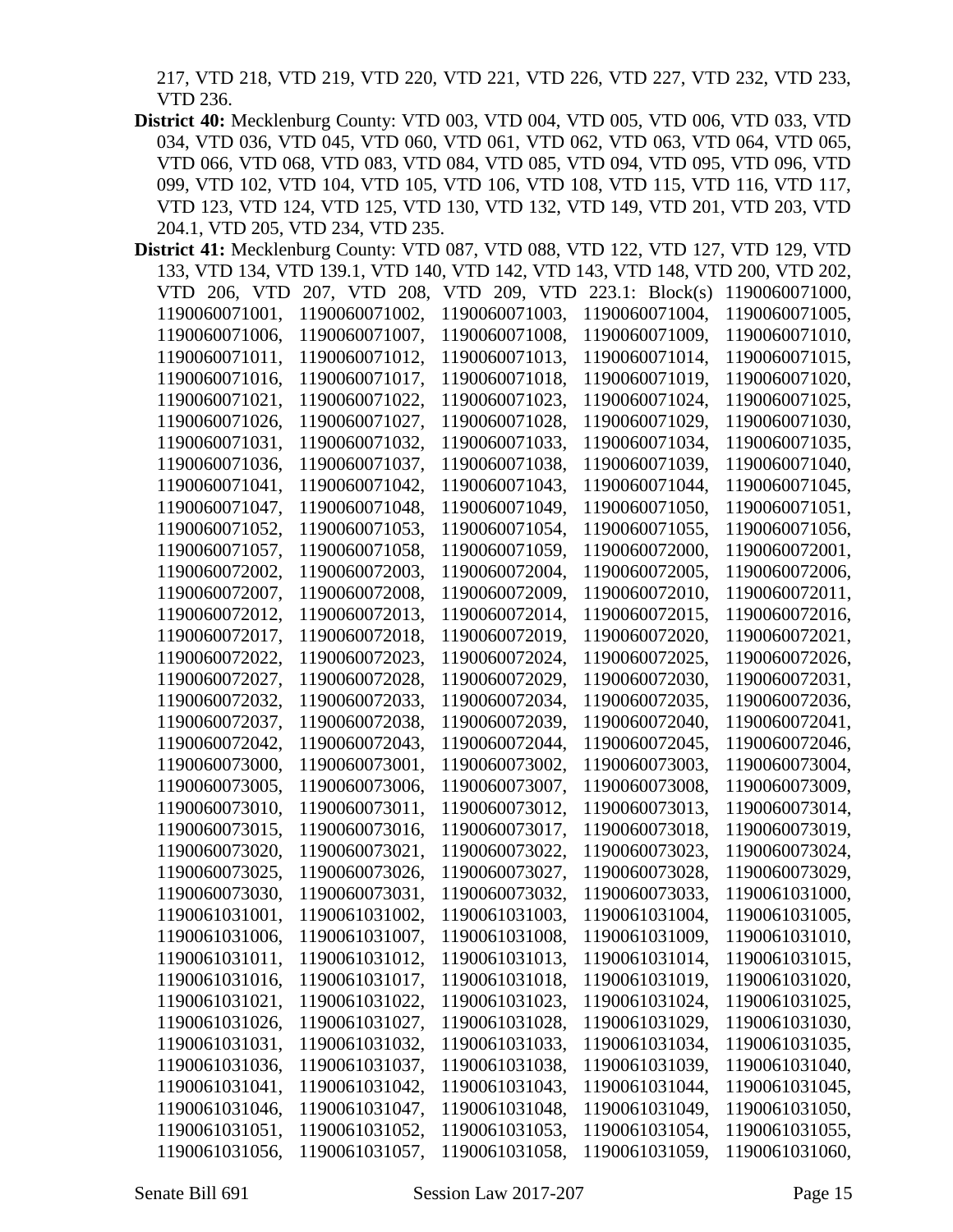| 1190061031061. |                | 1190061031062, 1190061031063; V | D 224, VTD 225,                               | VTD 229, VTD   |
|----------------|----------------|---------------------------------|-----------------------------------------------|----------------|
| 230: Block(s)  | 1190059063033. | 1190059063034,                  | 1190059063035,                                | 1190059063036, |
| 1190059064037. | 1190059064038. | 1190059071000.                  | 1190059071001.                                | 1190059071002. |
| 1190059071003, | 1190059071004, | 1190059071005,                  | 1190059071006,                                | 1190059071007. |
| 1190059071008. | 1190059071009. | 1190059071010.                  | 1190059071011,                                | 1190059071012. |
| 1190059071013, | 1190059071014, | 1190059071015,                  | 1190059071016,                                | 1190059071017. |
| 1190059071018. | 1190059071019. | 1190059071020.                  | 1190059071021,                                | 1190059071022. |
| 1190059071023. | 1190059071024, | 1190059071025,                  | 1190059071026.                                | 1190059071027. |
| 1190059071028, | 1190059071029, | 1190059071030,                  | 1190059071031,                                | 1190059071032, |
| 1190059071033, | 1190059071034, | 1190059071035,                  | 1190059071036.                                | 1190059071037, |
| 1190059071038. | 1190059071039. | 1190059071040.                  | 1190059072000,                                | 1190059072001. |
| 1190059072002. | 1190059072003. | 1190059072004,                  | 1190059072005,                                | 1190059072006, |
| 1190059072007. | 1190059072008. | 1190059072009.                  | 1190059072010.                                | 1190059072011, |
| 1190059072012, | 1190059072013. | 1190059072014.                  | 1190059072015.                                | 1190059072016. |
| 1190059072017. | 1190059072018. | 1190059072019.                  | 1190059072020,                                | 1190059092000, |
| 1190059092001. | 1190059092002. | 1190059092003.                  | 1190059092004,                                | 1190059092005. |
| 1190059092006, | 1190059092007, | 1190059092008,                  | 1190059092009.                                | 1190059092010. |
| 1190059092011. | 1190059092012, | 1190059092013.                  | 1190059092014,                                | 1190059092015. |
| 1190059092016. | 1190059092017, | 1190059092018.                  | 1190059121033.                                | 1190059121034, |
| 1190059121035, | 1190059121036, | 1190059121037,                  | 1190059121038,                                | 1190059121039, |
| 1190059121040. | 1190059121041. | 1190059131000.                  | 1190059131001.                                | 1190059131002. |
| 1190059131003. | 1190059131004, | 1190059131005.                  | 1190059131006,                                | 1190059131007. |
| 1190059131008. | 1190059131009, |                                 | 1190059131010; VTD 231, VTD 240, VTD 241, VTD |                |
| 242, VTD 243.  |                |                                 |                                               |                |

**District 42:** Alexander County, Catawba County.

**District 43:** Gaston County: VTD 01, VTD 02, VTD 03, VTD 04, VTD 05, VTD 06, VTD 07, VTD 08, VTD 09, VTD 10, VTD 11, VTD 12, VTD 13, VTD 14, VTD 15, VTD 16, VTD 17, VTD 18, VTD 19, VTD 20, VTD 21, VTD 22, VTD 23, VTD 24, VTD 25, VTD 26, VTD 27, VTD 28, VTD 29, VTD 30, VTD 31, VTD 32, VTD 33, VTD 34, VTD 35, VTD 36, VTD 37, VTD 38, VTD 39, VTD 40, VTD 41, VTD 44, VTD 45, VTD 46.

**District 44:** Cleveland County, Gaston County: VTD 42, VTD 43; Lincoln County.

- **District 45:** Alleghany County, Ashe County, Surry County: VTD 01, VTD 02, VTD 03, VTD 04, VTD 05, VTD 06, VTD 07, VTD 08, VTD 09, VTD 11, VTD 18, VTD 22, VTD 24, VTD 25, VTD 26; Watauga County, Wilkes County.
- **District 46:** Avery County, Burke County, Caldwell County.
- **District 47:** Madison County, McDowell County, Mitchell County, Polk County, Rutherford County, Yancey County.
- **District 48:** Buncombe County: VTD 101.1, VTD 102.1, VTD 19.1, VTD 30.1, VTD 38.2, VTD 38.3, VTD 46.1, VTD 47.1, VTD 55.1, VTD 57.1; Henderson County, Transylvania County.
- **District 49:** Buncombe County: VTD 01.1, VTD 02.1, VTD 03.1, VTD 04.1, VTD 05.1, VTD 06.1, VTD 07.1, VTD 09.1, VTD 10.1, VTD 100.1, VTD 103.1, VTD 104.1, VTD 105.1, VTD 106.1, VTD 107.1, VTD 11.1, VTD 12.1, VTD 13.1, VTD 14.2, VTD 15.1, VTD 17.1, VTD 20.1, VTD 24.1, VTD 25.1, VTD 26.1, VTD 28.1, VTD 31.1, VTD 32.1, VTD 33.2, VTD 33.3, VTD 34.1, VTD 35.1, VTD 36.1, VTD 37.1, VTD 39.1, VTD 41.1, VTD 44.1, VTD 45.1, VTD 48.1, VTD 49.1, VTD 50.1, VTD 52.1, VTD 53.1, VTD 58.1, VTD 59.1, VTD 60.2, VTD 61.1, VTD 62.1, VTD 63.1, VTD 64.1, VTD 65.1, VTD 66.1, VTD 67.1, VTD 68.1, VTD 69.1, VTD 70.1, VTD 71.1.
- **District 50:** Cherokee County, Clay County, Graham County, Haywood County, Jackson County, Macon County, Swain County."